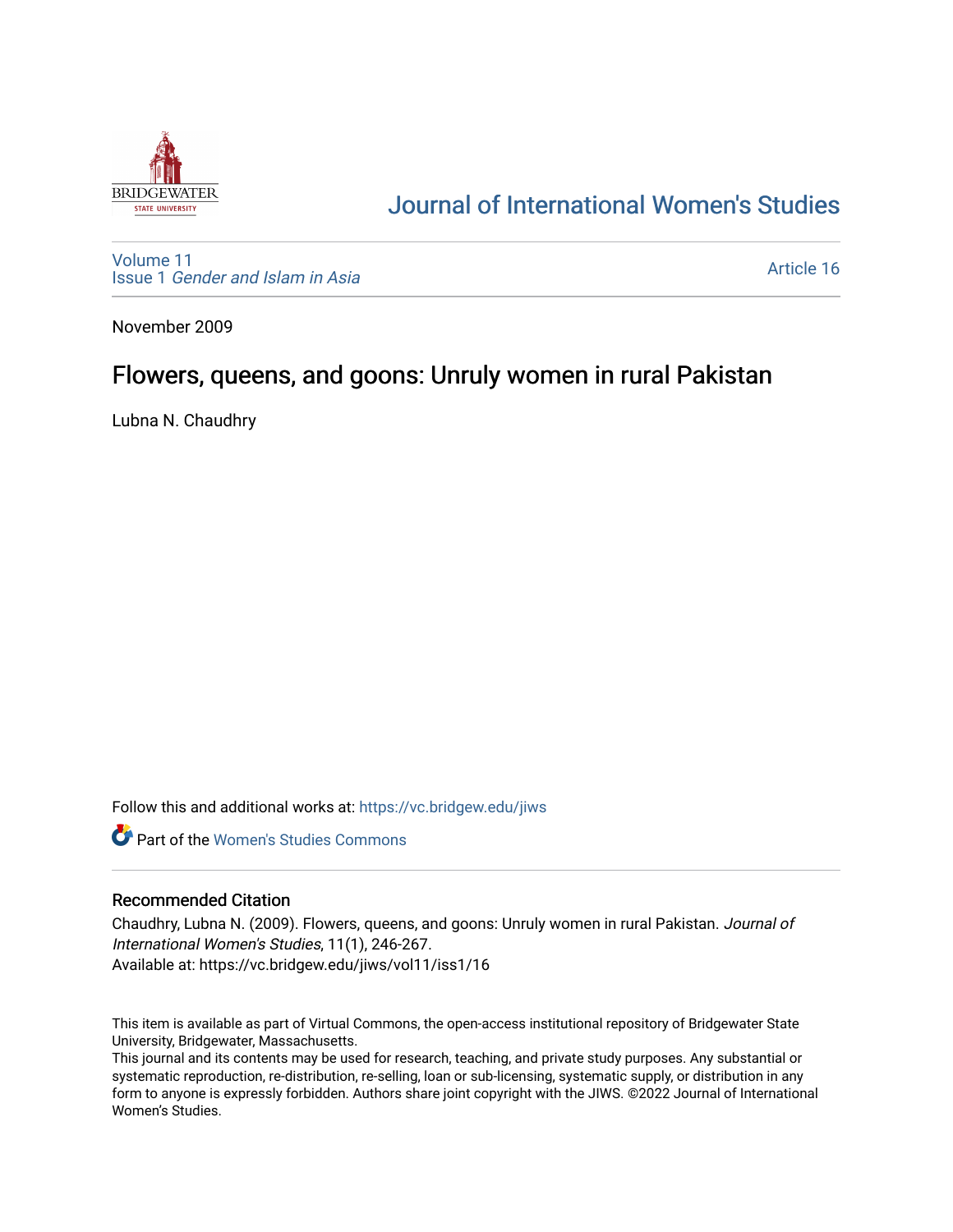#### **Flowers, queens, and goons: Unruly women in rural Pakistan**

#### Lubna N. Chaudhry<sup>1</sup>

#### **Abstract**

This article focuses on girls and women perceived as deviant, difficult, or different by their communities in rural Punjab, even as it pluralizes and historicizes performances of rebellious, unruly selves. Specifically, the paper uses fieldwork interactions with girls who enjoyed wanderings in out-of-bound spaces, women who claimed a position of authority as headmistresses in village schools, and women who troubled the social imaginary through their acts of intimidation and involvement in local politics in order to examine defiance of gendered norms within the context of material, structural, and discursive realities framing individual lives. The analysis illustrates how regional differences among various parts of Punjab, and hierarchies based on class, kinship, and religion within regions, demarcated the contours, scope, and consequences of women's deviance and unruliness. While the research participants' agency remained constrained by the violence in and around their lives as well as, in certain cases, their own complicity with hierarchical relations and masculinist discourses, the accounts and performances of deviance highlight the heterogeneity of rural Punjabi women's experiences, debunking the myth of passive Muslim women, and asserting the imperative for nuanced, in-depth understandings of women's negotiations of power relations.

*Keywords*: resistance, Pakistani women, qualitative research

#### **Framing the Project**

"She just keeps coming back<sup>2</sup>. We take her back to her in-laws' home. I wake up in the morning, and who is sleeping in the courtyard outside? *Maharani jee<sup>3</sup>* ." The members of the research team, including myself, followed the direction of Salma's<sup>4</sup> accusatory finger. The subject of the tirade, a very thin young woman most likely in her late teens, appeared oblivious to our gaze and to Salma's words. She was lying on a cot, her eyes closed, and her neck supported by newspaper rolled into a pillow. Her *dopatt*a,

<sup>-</sup><sup>1</sup> Correspondence should be addressed to  $\frac{chaudhry@binghamton.edu}{chundhry@binghamton.edu}$ . Lubna Nazir Chaudhry teaches Human Development, Women's Studies, and Asian & Diaspora Studies at State University of New York, Binghamton. She is also affiliated with the Sustainable Development Policy Institute, Islamabad, as a Visiting Fellow. She is the co-editor of a volume entitled *Contesting nation: Gendered violence in South Asia* scheduled for publication in 2009 by Zubaan Press, New Delhi. Her current work centers around the impact of different forms of violence, direct as well as structural, on women and children in Pakistan and Muslim women in the United States. Recent publications include articles in *Muslim World*, *Cultural Dynamics*, and *Feminism & Psychology*

<sup>&</sup>lt;sup>2</sup> The dialogue and conversations in this article have been reconstructed from my field-notes and notes taken by research assistants. The original conversations took place in various regional varieties of Punjabi and Seraiki (a mixture of Sindhi and Punjabi spoken in Southern Punjab, Pakistan). I have retained some Punjabi and Seraiki words if I felt the translations did not capture the connotations. English equivalents are provided mostly in the footnotes, although in some cases I insert them in the text within parentheses. 3 Literal meaning "respected queen". Of course, Najma was being sarcastic.

<sup>&</sup>lt;sup>4</sup> The names of the research participants and their villages have been changed, but the name of the district, the larger administrative unit, as well as its geographical location has been retained.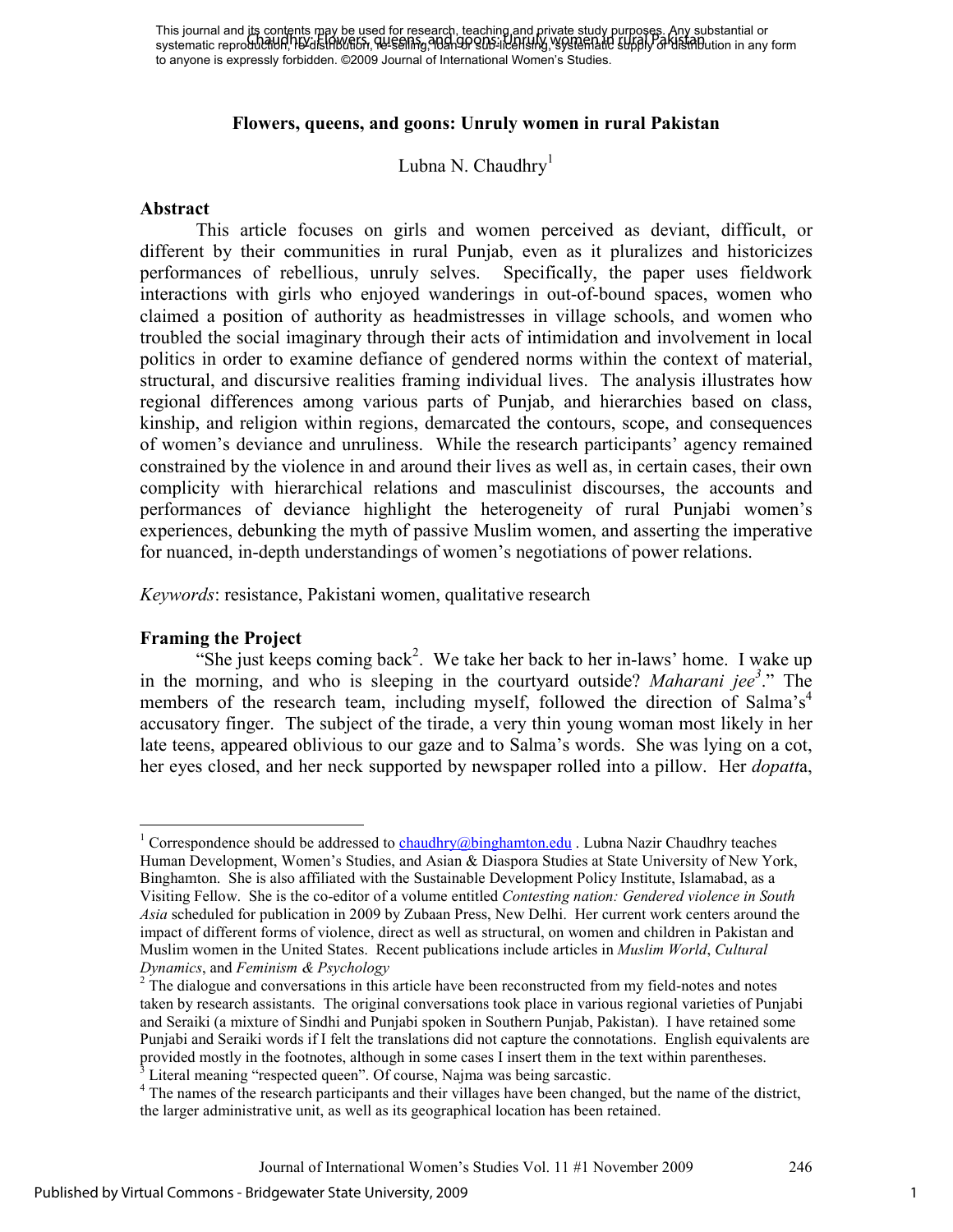the long scarf usually worn across their chests or on their heads by women in Punjab, lay on her side.

 Salma spoke again, so our eyes moved back to her face. This time, however, Salma looked helpless rather than angry.

"I just don't know what to do with her. She really is harmless, you know. She is not a *badmaash<sup>5</sup> ,* only stubborn and very attached to our two children. Sometimes I wish we could lock her up. I raised her after my mother-in-law died ten years ago … God, O God, why did you make her so hard to control?"

In a few minutes, we found ourselves taking leave of Salma, who had become focused on getting Neelam off the cot to help her cook. Although Salma promised that she would talk to us later in the week, we were not able to coordinate our schedules before we left their village, one of our sites in Central Punjab for the 2001 Pakistan Poverty Assessment<sup>6</sup>. Other people in the village did talk about Najma's family: some were sympathetic; others mocked Neelam's odd behavior, as well as the inability of her family to curb her rebellion.

This article focuses on "hard to control" women and girls I came across during fieldwork in rural Pakistan in the context of a World Bank funded study<sup>7</sup>. More specifically, I write about five women and two girls deemed difficult to discipline, disorderly, or deviant, by communities I visited in rural parts of Punjab, the largest province in Pakistan in terms of population and land size $8$ . My "data" on Neelam remains scant -- I never saw her with her eyes open, yet this piece on uncontrollable girls and women in rural Punjab owes its genesis to the brief fieldwork encounter described above.

My project here spilled out of a research endeavor that centered heavily on economics, even though our ethnographic orientation contextualized household income and expenditure within stratified rural communities. It was the very emphasis on defining the normative, including the imperative to locate gender norms, which vividly brought to light the women and girls who did defy those norms in one way or the other. Additionally, our adjustment to women's work schedules, their conversational styles, and the distractions posed by neighbors and extended family members freely walking in and out of the interview context generated the possibility for this paper. The opening vignette exemplifies the methodological and representational approach in this piece of writing. As I primarily write about and from within key field encounters, eschewing a neat summing-up of women's lived realities, I seek simultaneously to convey the vitality and complexity of the women at the heart of this paper, and the impossibility of ever capturing the multi-layeredness of their lives and agency.

The conception of agency underpinning my analysis of unruliness draws from poststructuralist feminist notions of gendered identity as "enforced cultural performance, compelled by compulsory heterosexuality" (Jagger, 2008, p. 20-21)), and of subjectivity,

<sup>5</sup> Literally meaning "one who does bad things for a living"; in common parlance can refer to promiscuity. <sup>6</sup> Although eventually cited as World Bank, 2002, the qualitative component of the 2001 Pakistan Poverty

assessment was a joint venture undertaken by the Sustainable Development Policy Institute and the World Bank. I was one of two Senior Researchers for the study. Chaudhry (2009) details the findings of the study with respect to rural women.

<sup>&</sup>lt;sup>7</sup> We visited two villages in the pilot stage, and four villages in the formal data collection stage with a team of eight researchers, four of them women. We spent approximately a week in each site.

<sup>&</sup>lt;sup>8</sup> Punjab has also been the province that has dominated politics in post-independence Pakistan. In 1947 80% of the region historically seen as Punjab came to Pakistan, and 20% went to India.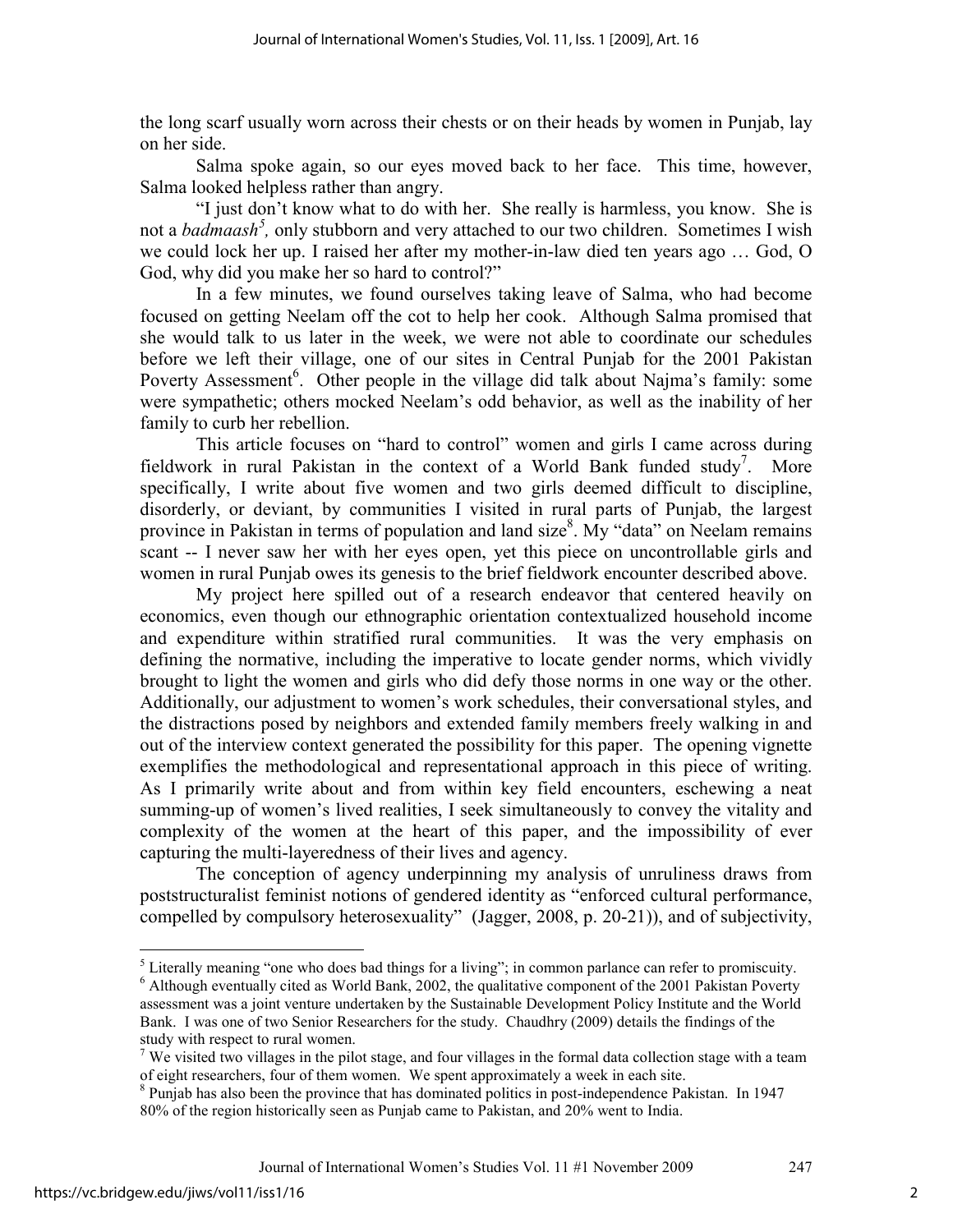the experience of being a self, as discontinuous, dynamic, and relational, contingent on the impact of multi-leveled power relations in a context<sup>9</sup>. From such a perspective, the sustained enactment of gender is vulnerable to interruption or disruption, carrying within itself the potential for its failure, and the potential for an agency whereby norms are defied or resisted, generating spaces where possibilities arise to challenge the oppression and violence generated by compulsory heterosexuality.

Building on Mahmood (2005)'s concern with the interiority of the subject, I explore the relationship between desires and performance as it unfolded within the research situation. Embodied behavior, for instance, the use of the *dopatta* in specific ways (covering the head, draping the shoulders, or as in Neelam's story above, just thrown on the side), or, the refusal to stay within sanctioned spaces and roles, is vital to the discussion in the paper. Nevertheless, the interviews and conversations also represent spaces of reflection, introspection, and negotiation, what Besio (2005) sees as autoethnographic exercises, whereby research participants examined, albeit incompletely, their own motivations and desires even as they located themselves in particular fields of power. Of course, my presence as a researcher associated with the development industry, a "modern"<sup>10</sup> woman visiting from the "government" city, Islamabad, mediated the performances as rebellious, deviant selves as well as the knowledge production about deviance.

Writings on Pakistani women in general, feminist and otherwise, in academic and advocacy quarters, have tended to delineate the impact of anti-women laws and development policies (for instance, Khan, 2006; Mumtaz, 2009). While these studies have been timely and compelling, rural Pakistani women in particular are cast as disadvantaged, striving to continually meet basic needs in spaces characterized by totalizing feudal structures and religious discourses (see Zubair, 2001 for an alternative conceptualization). The present study aims to implode these monolithic representations by attending to the heterogeneity and contradictions of women's desires, experiences, and performances of selves within the specificity of their life circumstances and social locations. Women's words and performances illustrate how their agency is constrained *and* enabled through identities made available through religion, kinship/caste,  $\frac{11}{1}$  and other markers of difference, including socioeconomic class<sup>12</sup>, and household means of livelihood.

Unlike radical feminist celebrations of women's resistance (see Sempruch, 2004), I complicate the celebration of individual women's unruliness by grounding my accounts within material and discursive realities distinctive to the spaces and times in which their lives unfold. I am particularly concerned with how postcoloniality -- the persistence of colonial violence and structures into the present and the collusion of nation-building agendas with neo-colonial processes -- is embodied, manifested, and contested, within gendered contexts of specific geographies and relationships. Place, including women's physical, residential, and socioeconomic locations in their villages, and the particular

<sup>&</sup>lt;sup>9</sup> See Lather (1991) and Chaudhry (1994) for elaboration.

<sup>&</sup>lt;sup>10</sup> The words in quotes in this sentence are direct quotes from research participants.

 $<sup>11</sup>$  Caste refers to the kinship collectivity with which a household identifies. Research participants tended to</sup> use the term "*zaat*" meaning caste, interchangeably with *"biradri"* meaning kinship group.

 $12$  Class refers to socioeconomic status that is a consequence of the possession or lack of assets and resources, including land and opportunities for employment.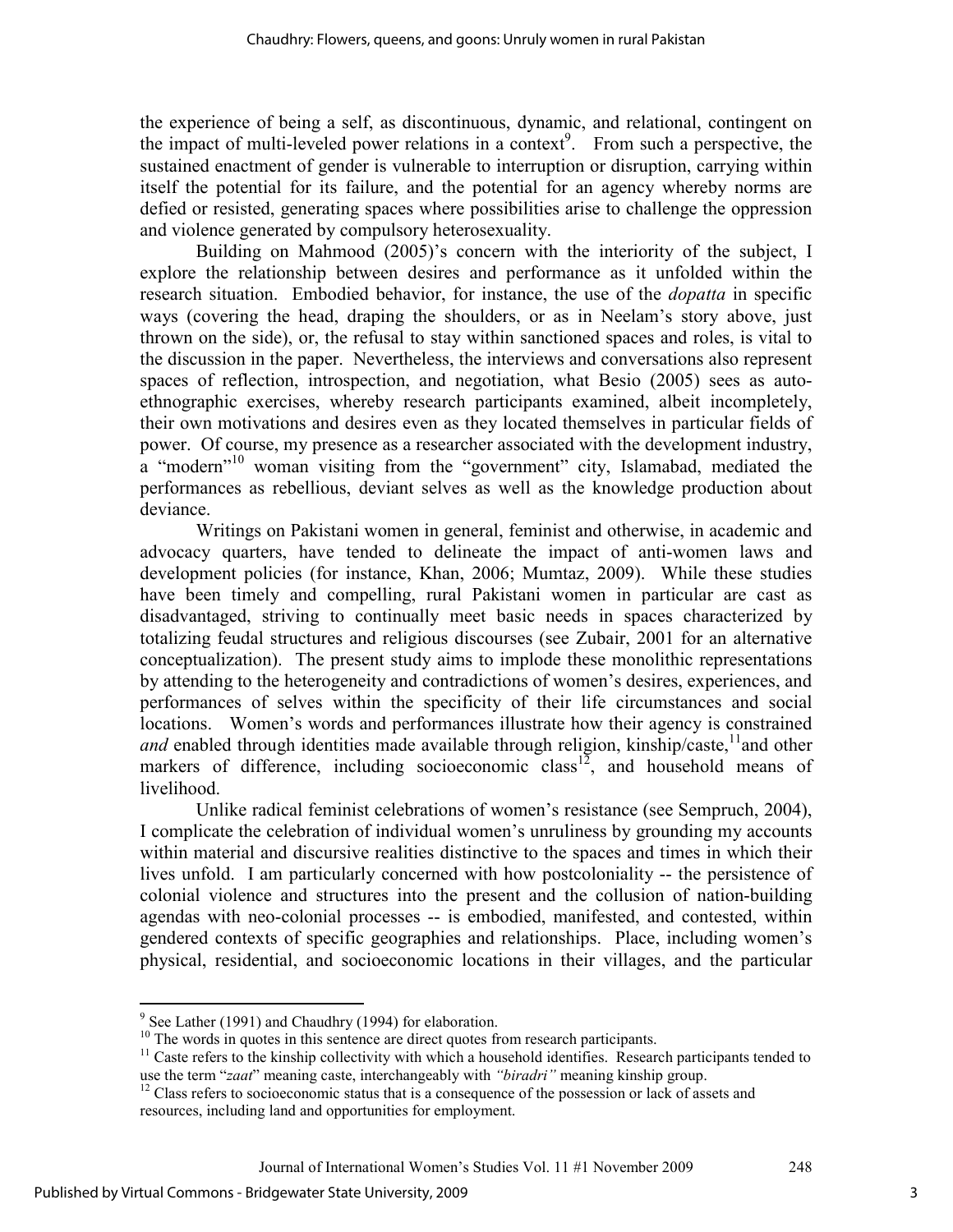location of their villages within Punjab, emerges as a salient theme in this investigation of the nature and scope of agency as well as attempts to order or govern unruly bodies $^{13}$ .

The differential relationships<sup>14</sup> of Southern, Central, and Northern Punjab to colonial and post-independence centers of power have translated into different paths to modernization with profound implications for women's relationships to space, their economic status, and their access to healthcare, education, and the rule of law.<sup>15</sup> Reshaped by the colonial development of the canal-based irrigation system, Central Punjab, especially, became home to increasingly affluent politically active landlords and progressively poorer sharecroppers and small farmers. Post-independence, Central Punjab has continued to be at the center of Pakistani electoral politics, paradoxically characterized by a fragmentation of local community structures intensified through post-Partition population transfers, and an acute sense of caste-based loyalty. Despite the persistence of socioeconomic disparities, compared to both Southern and Northern Punjab, it is more "developed" with better roads, more functional schools, and more accessible basic healthcare (Chaudhry, 2009). Interestingly, however, it is the rain-fed Northern Punjab, where peoples' livelihoods are not mostly dependent on agriculture, and relatively free of feudal constraints, where poverty indicators seem to be the lowest (Arif and Ahmad, 2001). Southern Punjab remains the least developed part of Punjab, exemplifying the continuation of a colonial mode of control that predates the commercialization of agriculture in the 1800s: the landlords in Southern Punjab receive state patronage in exchange for keeping the masses in check (Chaudhry, 2008a).

 The narrative and analysis in the next section illustrate how regional differences, and caste and class based hierarchies within the regions, demarcate the contours, scope, and consequences of women's deviance and unruliness. The sub-section titles, "Flowers," "Queens," and "Goons" are organizational strategies to juxtapose and examine comparable vignettes from the field rather than categories of analysis. The final section shares parting ruminations.

# **Unruly Girls And Women In Rural Punjab**  *Flowers*

"The old women say she is  $\alpha$ *llahlok*<sup>16</sup>, and so sensitive. This child is like a lotus growing in a swamp. How do I protect her?" Farzana's mother sighed as she showed Nadia, my research assistant, and I the objects her daughter had made out of date-palm leaves and water-reeds. "She was sick a few months ago with a fever that would not go away. She worries about her father's TB. She made herself get well so she can continue

-

<sup>&</sup>lt;sup>13</sup> I owe the seeds of my analysis with respect to place and women to the work of feminist geographers. See, for instance, Nagar, 2000.

<sup>&</sup>lt;sup>14</sup> Here I draw on analyses by Alavi (1983); Ali (1988), and Khattak, 1994.

<sup>&</sup>lt;sup>15</sup> The introduction to Sangari and Vaid's (1989) edited volume provides an instructive overview of the impact of British colonialism on women's lives. Colonial policies, in general terms, resulted in the consolidation of feudal structures; entrenchment of village-level caste and kinship-based hierarchies; a proclivity to deprive women of their right to inherit agricultural land and other assets; and the removal of justice apparatuses to far-flung urban centers, outside the reach of women and economically challenged populations.

 $16$  Literally meaning "God's people." Refers to a sense of unworldliness or piety.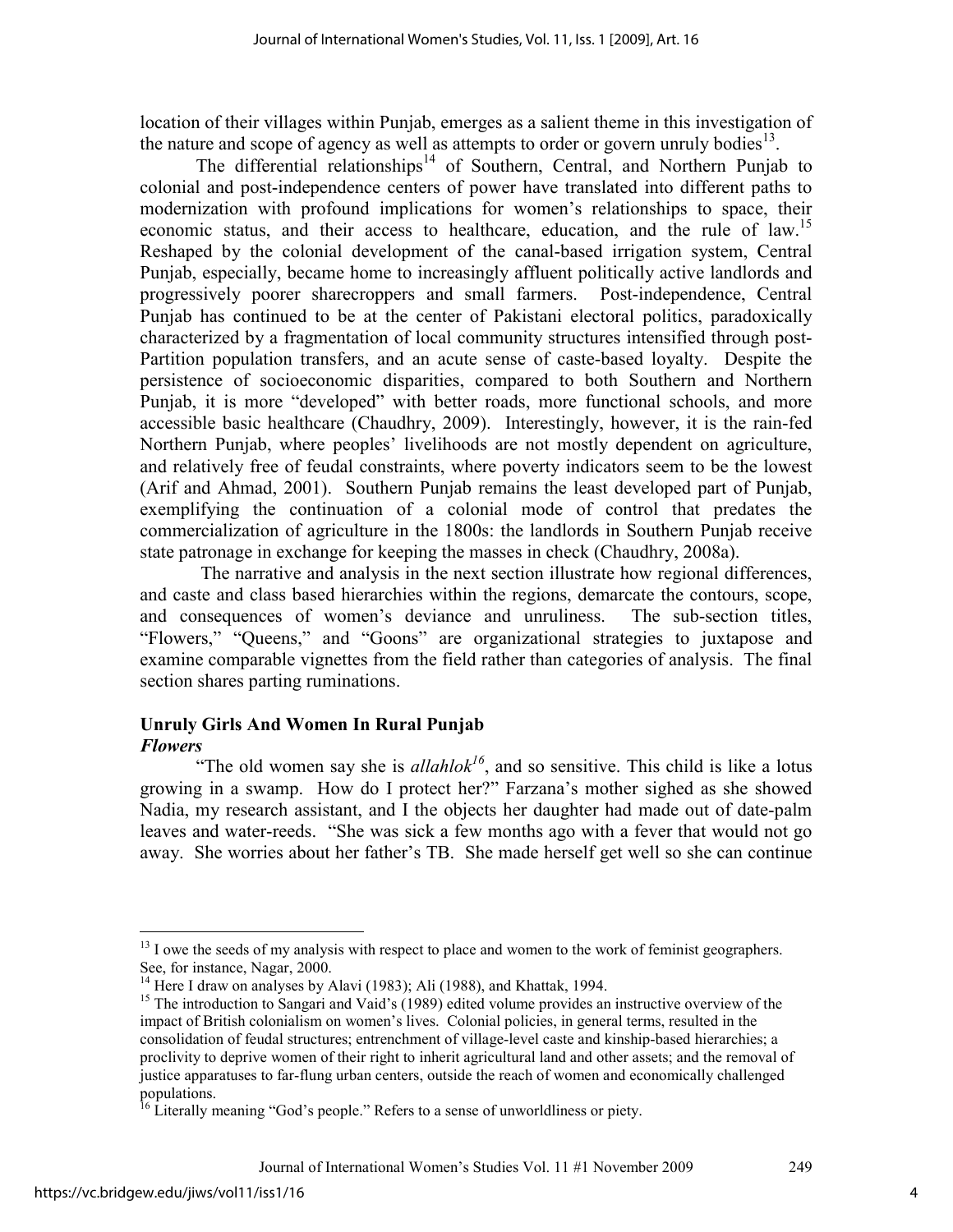to go and collect the reeds from the riverbank. Without her he would not have the money to buy Paracetamol $^{17}$ ."

 "We do the best we can," Farzana's sister-in-law, her brother's wife, sounded defensive as she cut off the older woman, "We can not keep on doing X-rays. It is a simple matter of priorities. My father-in-law is old, and my children are young. This household has only one real earning member, my husband. The little land we have does not give us enough. He (the husband) also works as a laborer. You tell us should we nurture the young or save the old? Anyway, Farzana should not be wandering around by herself. She is not a child anymore. People talk and her brother is embarrassed by this waywardness."

 Quite unperturbed by her sister-in-law's callous analysis of her father's failing health, and the attack on her behavior, Farzana Channa gave us as a gift a hand-fan she had made. She told us that since the village had no electricity, she sold a lot of hand-fans in the summer and autumn. She then invited Nadia and I to take a walk with her along the River Chenab.

As we walked on the riverbank and through the fields, Farzana regaled us with stories about her village, Tibba Channa, and its inhabitants, including her own family and kin. She was the first one among the female population in the village to talk to us openly about the rape<sup>18</sup> of Balochi<sup>19</sup> women by the sons of a local influential, Farzana's cousins. Although as larger kinship groups the Balochis and Farzana's clan were not in any hierarchical relationship, within the immediate context of the village, the Balochis were not as powerful, in terms of political connections and land holdings, as the Channa landlords addressed honorifically as Jams. The Balochi women had been allegedly brought over to the Jam's sons by their male relatives in exchange for some favors from the Jam clan. No one had informed the police, although some Baloch men had protested, which led to a conflict among the Jams. We found out from other women that the police never came into the village without permission from the Jams, and the quarrel among the Jams over the Balochi women got resolved because the Jams needed each other during the local body elections that year. For Farzana and her peers the implications of the rapes outlasted this resolution:

"Ever since the *zabardasti<sup>20</sup>* I am more careful about going to the river. Especially when it is getting dark. All the girls in the *basti<sup>21</sup>*(residential cluster) also stay away from my cousins now. I am not very friendly with many girls. They do not like going out like I do. I don't like talking with them … and I do like to keep to myself. But now we sometimes talk about the bad thing my cousins did. We talk about the dangers of having a woman's body."

<u>.</u>

 $17$  An analgesic.

<sup>&</sup>lt;sup>18</sup> Chaudhry (2008a) provides a more comprehensive account of our research team's experiences and encounters in Tibba Channa.

<sup>&</sup>lt;sup>19</sup> Baloch tribes, who migrated from Balochistan around 500 years ago, are scattered across Sindh and Southern Punjab. For their history in the colonial period see Roseberry (1987).

<sup>&</sup>lt;sup>20</sup> Zabardasti refers to rape. In literal terms it translates to "done with force; imposition; coercion."

<sup>21</sup> Literally means "where we live." In this context, a *basti* is a residential cluster, houses built together in a distinct space seen as one unit. Tibba Channa had six key *bastis*. In rural Southern Punjab, it is customary to see *bastis* and smaller group of houses spread out far away from each other, separated by fields, tracks, and paths.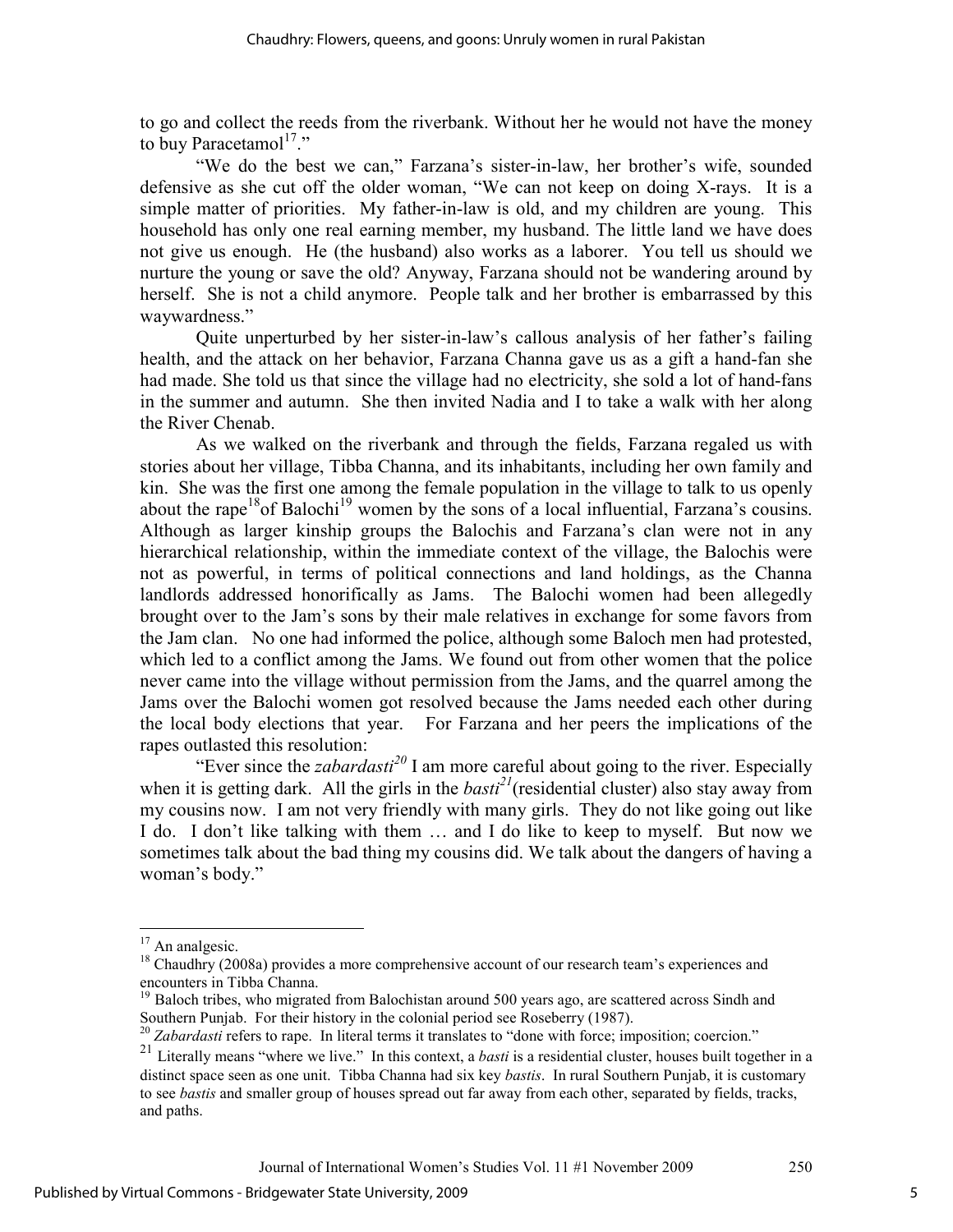Neither her mother's representation of her as innocent nor her sister-in-law's depiction of her as rather irresponsible (attitudes echoed by other women in Tibba Channa in various conversations) completely resonated with our impression of the articulate, deep-thinking, and clear-sighted girl we got to know over our time in her village in Southern Punjab. The youngest of seven children, Farzana had turned fifteen just before our visit. She had attended school only intermittently, and did not consider herself literate: the villages she had lived in did not have functional schools, and only a few girls from the wealthier Jam households had attended school in the closest towns. Her family had moved into the village a few years ago to be near their relatives. Although her father, Sabir Channa, had very little land, Farzana's four older sisters were married into affluent Jam households in the village, since they were very beautiful. Farzana and her parents lived with her older brother's family in a small house adjoining the bigger houses of her father's kinsmen in the central *basti* of Tibba Channa. Her brother had taken over the control of the land when Sabir, who was sixty at the time of the fieldwork, became too unwell to work. The wealthy relatives had helped out with Sabir's treatment when he was first diagnosed with tuberculosis, but then that support petered out.

Farzana, however, was not willing to give up on Sabir. "My father is the tree that gives me the shade I need to survive in the heat," she said poignantly. The frail Sabir did not let anyone get away with badmouthing his daughter, and commanded enough respect for people to back off. Also, when Farzana fell ill, Sabir, who could not secure funds for his own cure, collected enough grain to pay for his daughter's treatment by the dispenser (there were no qualified doctors within and near the village) at the Basic Health Unit in the adjacent village. Farzana appeared to be a warm, open, and generous person, but we realized quite early in our interactions that her taking on the role of our de facto guide was motivated as much by a forlorn hope that we could somehow help with her father's health problems<sup>22</sup> as her sense of hospitality towards the educated women from Islamabad. Her last words to me were, "Don't forget my father, *Baji<sup>23</sup>*."

 Earlier in our fieldwork, during the pilot stage in the village Dhamyal in District Attock, Northern Punjab, we had spend time with another fifteen year old referred to as a "flower." In that case, though, the metaphor had connotations of sexual attractiveness and readiness, rather than the purity and fragility ascribed to Farzana by her mother and other women. We met Saadia, while we were interviewing her maternal grandmother, Amna Begum, a woman of sixty or so, cited as one of the poorest in that village, a widow from a *Kammi Kameen* caste, a server caste<sup>24</sup>, who had possibly been living with unconfirmed tuberculosis for some years. Saadia was Amna Begum's oldest grandchild. Her father had abandoned his wife and children a few years ago, so they had moved in with Amna Begum. Amna Begum's sons who lived in Rawalpindi, the cantonment city bordering Pakistan's capital, Islamabad, had their own shoe shop, and did pitch in to take care of their sister's children financially and emotionally, but they also had their nuclear families to support. Amna Begum's fears with respect to being responsible for her

 $\overline{a}$ 

 $22$  I did not forget Farzana's father, but I could help only through money, not some institutional miracle whereby a cure was possible for his tuberculosis in its advanced stage.

<sup>&</sup>lt;sup>23</sup> Translates into older sister.

<sup>24</sup> Literally meaning the lowly ones, who work and serve. *Kammi Kameen* refers to a group of nonagricultural castes or kinship groups designated as lower castes in rural areas in Punjab.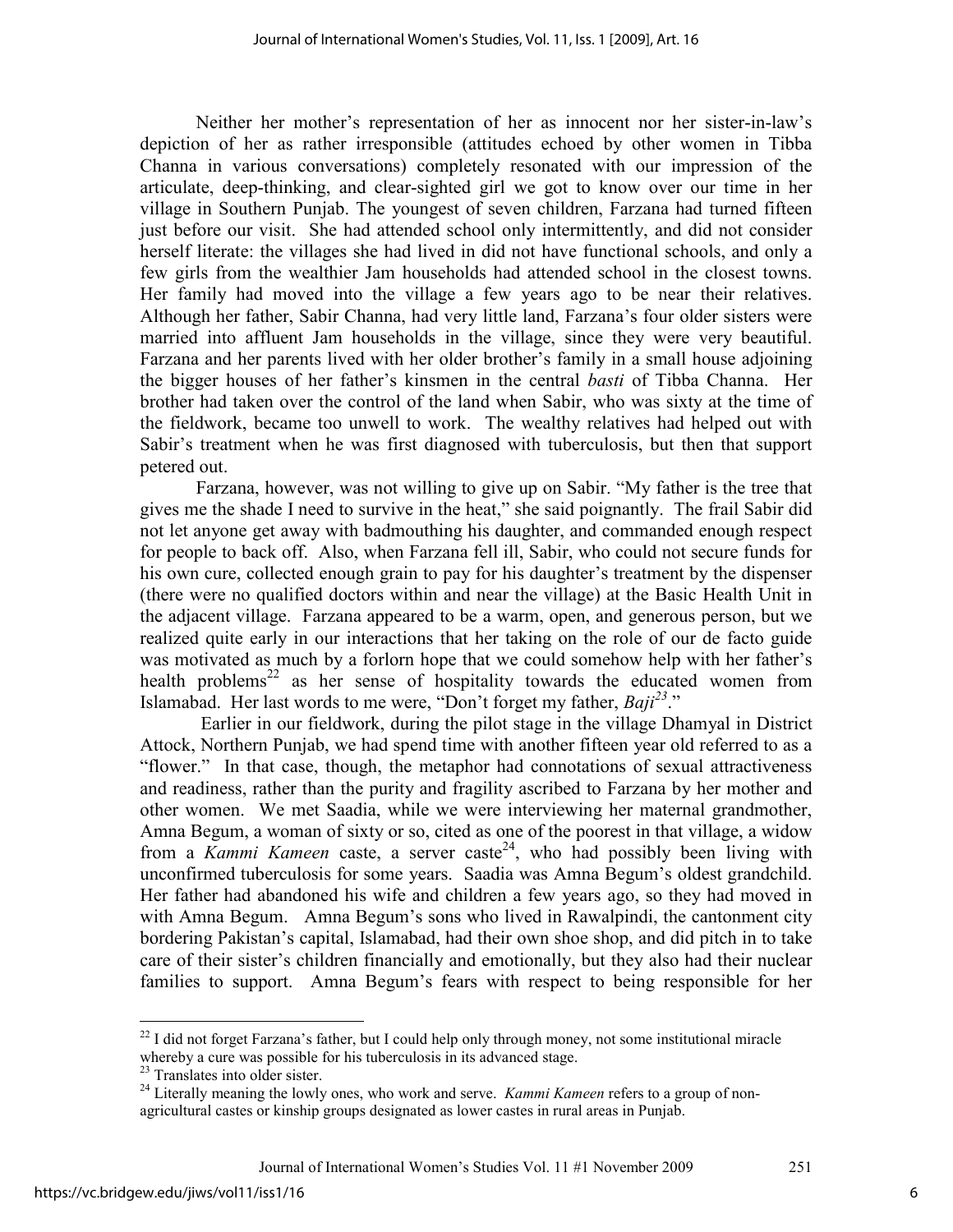daughter's family, especially Saadia, were not confined to the economics of the situation, although that was a pressing concern. "When a garden is blooming, there are sure to be trespassers. How can a weak old woman stop anyone from plucking a beautiful flower like this one here?"

Nadia and I were struck by Saadia's vibrance, charm, and intelligence. She was quite well dressed compared to the other young women, from both server and landed castes, living in the village. Although simple and quite worn out, the clothes were wellcut, and highlighted her lovely figure. Later we found out that Saadia altered her clothes and the manner in which she braided her long hair every few months in accordance with the latest trends: she made regular visits to her maternal uncles in Rawalpindi, and also persuaded them to send her fashion magazines when she could not visit. Saadia told us that she had been unable to pass the eighth standard examination for the last three years. It was difficult to study for the examinations, because they were so near to the harvest period, the period when she got to work in the fields. She had worked in the fields since she was eight. She complained that her fellow villagers were always criticizing her for moving around too freely within and outside the village. Her grandmother, mother, and uncles had allowed her a good deal of "*azaadi*.<sup>25</sup>" Still, she avoided going out alone as much as possible, since she felt harassed.

Saadia and her grandmother proved to be extremely helpful in providing us details about village resources and dynamics. In the midst of the interview, much to her grandmother's dismay, Saadia told us about a murder that took place roughly two years before our fieldwork: a young woman from the key landlord family in the village was killed by her brother-in-law, her sister's husband<sup>26</sup>. In Saadia and Amna Begum's opinion (Amna Begum could not resist being pulled into the conversation, in spite of her initial misgivings), the young woman was murdered because of a land issue, and not because she was having an affair with a man from a *Kammi Kameen* background, although that was the reason given by the murdered woman's family. The police came in to investigate the matter, but did not make any arrests. Saadia was especially vehement in her defense of the murdered young woman's virtue, although when I asked her if she had known the woman well, she shook her head.

When it was time for us to leave, Saadia offered to walk us over to the landlord neighborhood bordering the *Kammi Kameen* locality. Amna Begum frowned, and muttered that she needed to be careful. Partially in deference to the old woman's wishes, and partially because after the story of the murdered young woman, I had started to become afraid for Saadia myself, I asked the younger children in the room to accompany us. Naadia and I saw Saadia on and off during the rest of our stay in Dhamyal, sometimes from afar and at others close enough to hold a conversation. Despite her earlier protestations to the contrary, we mostly met her outside her neighborhood within the village or near the fields on the periphery of the village, her gait reflecting the same vitality and poise as her speech.

Farzana and Saadia stand in out in my notes and memory as fifteen year olds who go where they are not supposed to go. They both narrated forbidden tales<sup>27</sup>, even as they

 $\overline{a}$ 

7

<sup>&</sup>lt;sup>25</sup> Freedom.

<sup>&</sup>lt;sup>26</sup> I write about the murder of the young woman in Dhamyal in more detail in an earlier publication (Chaudhry, 2008b).

 $27$  These tales were later corroborated in different variations in other interviews and conversations.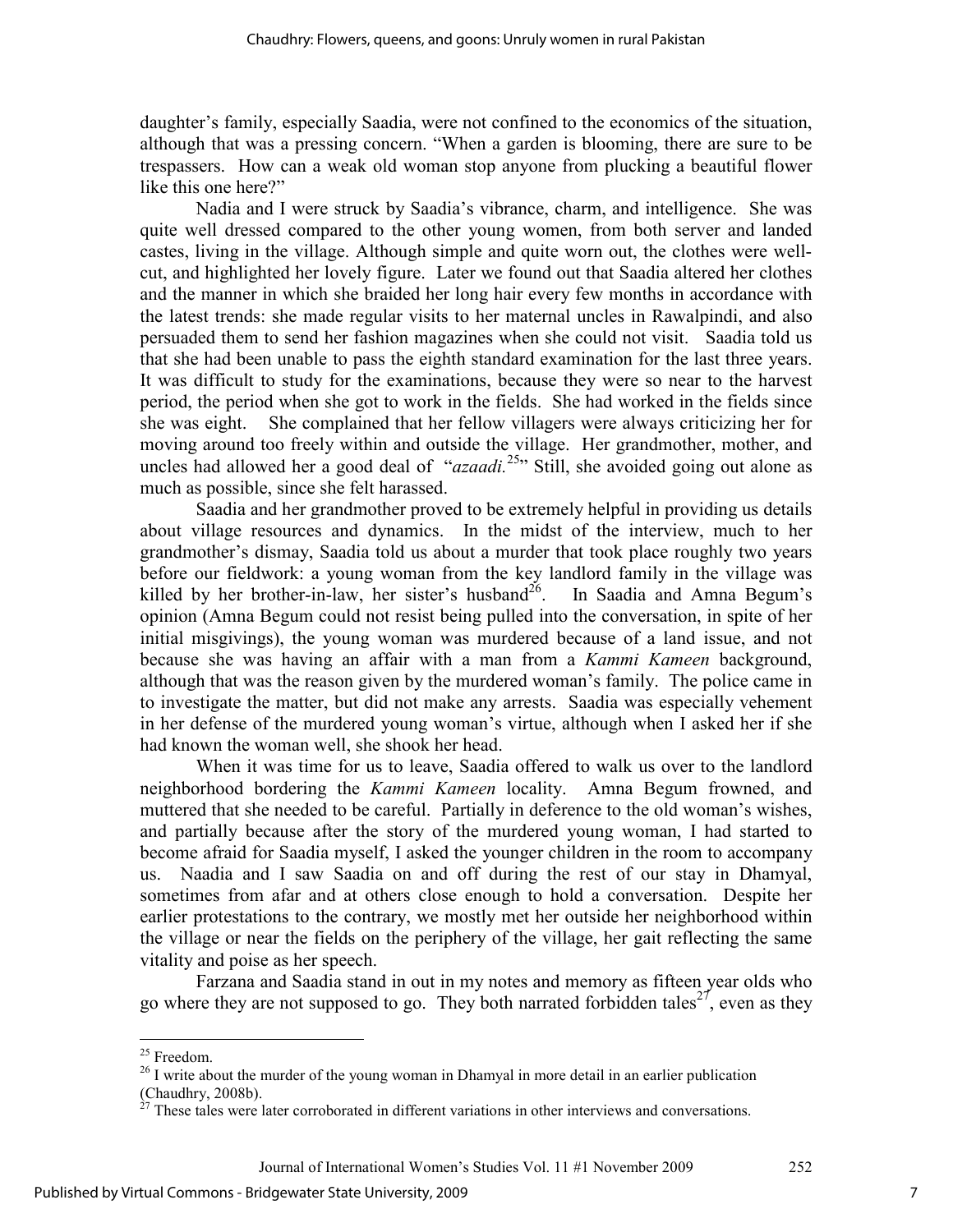literally walked on paths deemed out of bounds by norms meant to govern their behavior. It was noteworthy that both of them identified with the women in the stories they narrated, especially as in both cases the women were strangers and belonged to "other" kinship groups living in out of bound spaces. The frankness, self-confidence, and boldness exhibited by Farzana and Saadia were probably an outcome of the familial roles and responsibilities assigned to them as well as a consequence of their favored status in their families: Farzana was the youngest child, adored by her parents; and Saadia was the oldest, indulged by her maternal uncles. Of course, their performance as defiant young women who bravely shared the truth in the research context was also mediated by their obvious aspirations towards the kind of modern womanhood I represented - the kind they glimpsed on television and during visits to the city - as well as in the hope inspired by a team from Islamabad with their air-conditioned car.

While Farzana was aware of her "difference" from other girls her age, Saadia appeared to be more analytical of the reasons behind her independent mind-set and behavior. Her self-reflexivity, her capacity to engage with the why and how of her construction as the transgressive flower by her grandmother and others, was in part due to her comfort level and knowledge about what was expected as an interlocutor with urban educated women. She was familiar with the script for the interaction because she had more exposure than Farzana to city life and people, and she had access to both reading materials and television. Although Saadia's own dwelling had no electricity, her village in general was electrified, and at least every other household owned a small television. There was no electricity in Farzana's village at all: women told us they listened to the radio using batteries stolen from rich men's tractors. Unlike Farzana's village, Saadia's village had a private middle school and separate government primary schools for boys and girls that were functional, and it was connected to bigger cities through an easily accessible highway. In other words, Saadia's life and her words were more squarely embedded within the trappings of modernity, although Farzana with her faith in the research team from the country's capital definitely interpellated herself as a modern citizen-subject with demands from the state.

Saadia's privileges as the resident of a relatively more developed village in Northern Punjab, nonetheless, were undercut by her gender, economic and caste positioning. Even though the law enforcing authorities put in an appearance at the murder of the young woman in Dhamyal, the crime did not warrant an arrest: the chances of justice in cases involving women appeared to be equally remote in Northern Punjab and Southern Punjab. Saadia's grandmother's lung disease, just like Sabir Channa's tuberculosis, remained untreated due to lack of funds despite their village's relative proximity to a range of healthcare facilities. As girls, Saadia and Farzana were under surveillance and under discussion by family members and other people around them: their bodies and movements were continually scrutinized. Still, Saadia's deviance got marked differently than Farzana's, and became a matter of fear for her grandmother as compared to the mixture of indulgence and slight exasperation shown by Farzana's family members. Many women in Dhamyal spoke of the negative and un-Islamic influences of television and city-life on girls, specially those from lower caste households, who were forgetting their place, and using "fashion" and "stylish talk" to lead men astray: Saadia was most probably included in that group of sinful girls.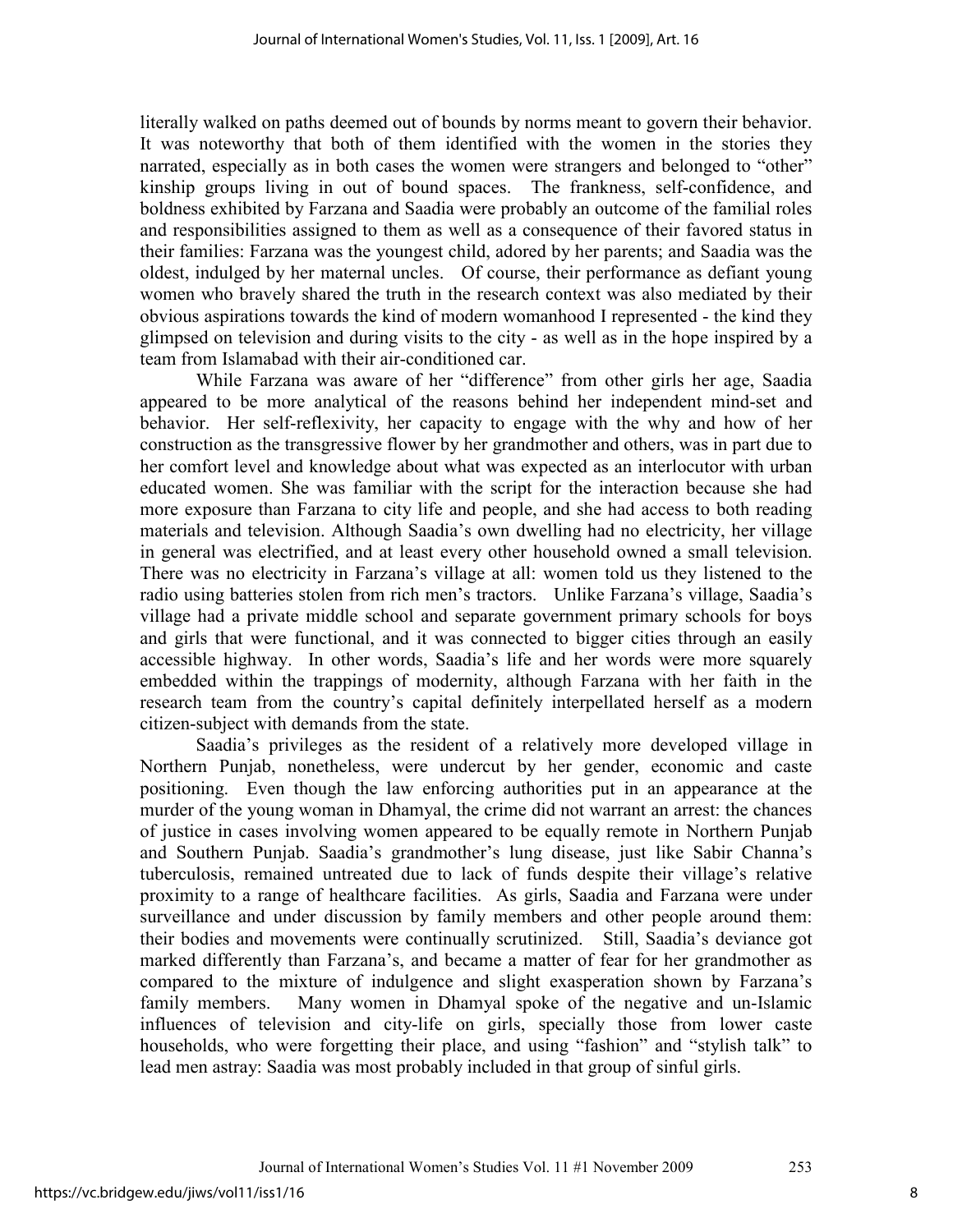As a *Kammi Kameen*, Saadia's body was paradoxically under stricter vigilance and seen as more available. Saadia's relatively unrestricted upbringing could not solely be ascribed to her family's urban outlook; in the larger study (Chaudhry, 2009) we found that most women from *Kammi Kameen* families, including younger unmarried women and girls, in all parts of rural Punjab enjoyed greater mobility than their counterparts in land-owning families, mainly because codes of respect tied to the control of women's bodies were relaxed when household economies relied on women's work outside the home. This mobility, however, came at its own risks, as *Kammi Kameen* women were more likely to face sexual harassment.

While the bodies of women from landed groups were repositories of honor and worthy of protection, the bodies of poor, lower caste women became the territory on which power could be violently inscribed. Farzana was chastised for roaming freely as a girl, but her relationship to the Jam families afforded her a certain security, albeit a tenuous one based on continued acceptance of her father's status in the landlord *basti*. The *zabardasti* Farzana talked about was an extreme example of the sexual violence that beset her village – server caste and poorer Baluchi women's lives were mired in a sexual economy where exploitation and harassment were norms<sup>28</sup> – yet most young women and girls from Channa households, the "daughters" of the *basti*, <sup>29</sup> felt safe enough to walk around without bothering to drape themselves with their *dopattas* within the neighborhoods and outside in the fields, even if they did not venture as far as Farzana. Saadia kept her hair covered with her *dopatta* whenever we saw her, yet for her grandmother, her virtue and perhaps even her life remained threatened, her loveliness and her sense of style merely serving to amplify that threat.

So, on the one hand, there was Farzana, the mystical "lotus" flower, with an aura of other-worldliness and a preference for solitude, and on the other hand, there was Saadia, the enticing "flower," whose aesthetic presentation of self and assertive demeanor set her apart from other girls in her surroundings. Both displayed a clear sense of entitlement towards their right to movement: they did not give up their excursions despite a professed cognizance of the risks. For their mobility, perceived by many as disruptive of the accepted order, could be seen as jeopardizing their security. In both cases, "patriarchal connectivity" (Joseph, 1993, p. 452) underwrote risky moves; Farzana had the backing of her father, and Saadia was supported by her uncles in the city, although Sabir, despite his feebleness, was more of a patriarch, due to his presence in the village and his status as a landed peasant. Ironically, Farzana and Saadia's alleged out-ofplaceness was partly a consequence of their desires to demarcate their place within their communities. Farzana continued her walks along the river-bank to collect reeds despite the heightened sense of insecurity in the wake of the rapes because she knew her father's health and presence, which she saw as being dependent on the analgesics she purchased, was crucial to her well-being. Saadia's identity as the girl with urban connections, who enjoyed better clothes and more freedom than others in her village, could be seen, to a certain extent, as a strategy to transcend the dinginess inherent in her accorded status as the fatherless daughter living in the *Kammi Kameen* part of the village. Caste and class, therefore, inflect the transgressions as much as the responses to these transgressions in postcolonial contexts of gendered violence where paradoxical myths of development as

<sup>-</sup> $2<sup>28</sup>$  See Chaudhry (2008a) for details.

<sup>&</sup>lt;sup>29</sup> Young women who were married into the *basti* did not share that privilege.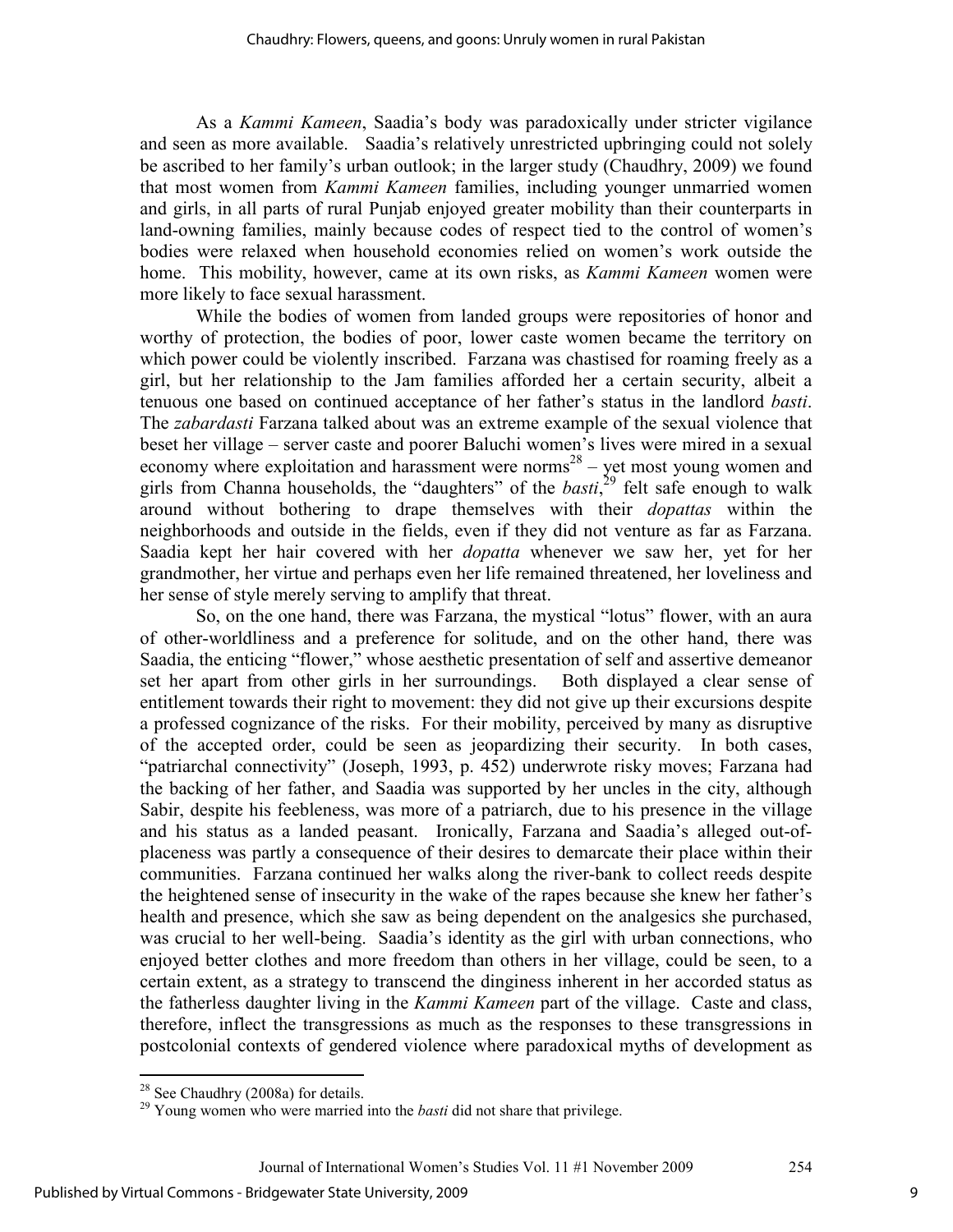peril and as promise work in tandem with injunctions attributed to Islam and colonial legacies of structures and stratification.

#### *Queens*

"Swishhh!" Almas, my research assistant, deftly caught the hand wielding the stick just before it hit Nasreen. We had restrained ourselves in the last hour or so of our time in the courtyard of the Government Girls' School in Akalipur, District Faisalabad, from interfering with the headmistress Zehra Khatoon's habit of striking her students with her stick and hands: she hit them if they talked too loudly or if their white uniform *dopattas* slipped off their heads (it was a hot autumn; all the classrooms did not have fans, so some of the classes were being held outdoors). The sight of a grown woman in her late twenties, especially one who was there to participate in a focus group organized by the headmistress Zehra for our research team, at the receiving end of the branch was too much. Nasreen, a divorcee, had incurred her former teacher's wrath by telling us about the money she made through sewing and embroidery.

In the course of the morning, it became apparent that Zehra had brought together her former students whom she thought needy and worthy of receiving assistance from the "people from Islamabad:" she had clearly instructed them to *not* talk about any viable means of livelihood or economic support. (On an earlier visit to the school, I had requested her help in getting together a group of women from representative subcommunities,<sup>30</sup>but she apparently had not believed my preamble that emphasized the exclusively research-based nature of our project.) Eventually, as the headmistress kept on speaking for the other women, Almas took Zehra aside and conducted a fruitful interview on Zehra's history as an educator. Meanwhile, we did get some information about larger village dynamics and women's individual and familial experiences, but the session went down as the most "low energy" focus groups of our fieldwork. The headmistress, even when she was otherwise occupied, retained her capacity to terrify.

 Zehra Khatoon in Akalipur, District Faisalabad; Majida Syeda in Dhamyal, District Attock; and Sardar Begum in Raheema, District Attock: these were the "queens" of our field story. Majida ran her own private co-educational middle school, while Sardar Begum like Zehra was the headmistress of a government primary school for girls; only her school had fewer students. Neither Majida nor Sardar were as dramatic as Zehra in the brandishing of their power, although Majida came close with her occasionally sharp tongue and propensity to consign children to corners, especially little girls whose *dopattas* were not in place. Sardar Begum's authority seemed quite absolute; her students were very orderly and she did not need to raise her voice. Majida was the oldest of the three, in her late fifties, with a grown son, who with his wife also taught in the school. Zehra and Sardar were around forty with school-age children.

During our fieldwork besides studying both government and public schools as examples of service-based institutions, we used schools as strategic entry points into

<sup>&</sup>lt;u>.</u>  $30$  By sub-communities we meant groups within the village who saw themselves as distinctive collectivities. Akalipur was the only site during our field-work where there was a religion-based collectivity as well. The village had a visible Christian minority in addition to kinship and caste-based collectivities. Mostly the salient divisions in our sites were kinship-based (some Christians in Akalipur said their caste was Christianity), although in Central and Southern Punjab we found that sect-based divisions, that is peoples' identities as belonging to different Muslim sects, like the Shiite and Sunni sects, became salient at particular times as well.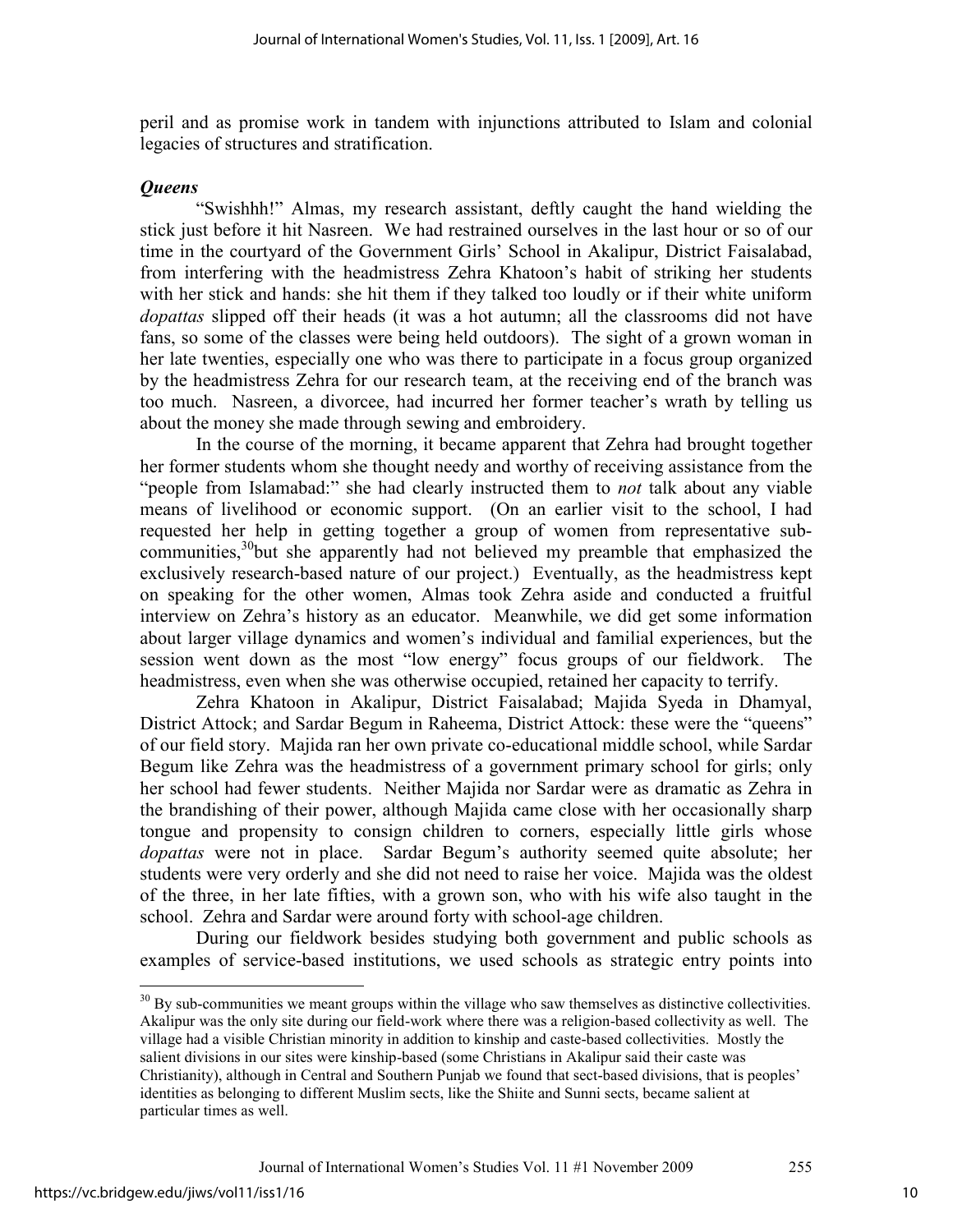communities. Although there were women teachers who commuted from nearby towns, the women who seized my research imagination were those whose lives were firmly embedded within the soil of the village everyday, even as they somehow retained a certain aloofness mostly derived from a sense of superiority or "specialness." This sense of exceptionality was fostered by their families and other residents of the village, and was tied to their eminence as educated women in a context where there were few formally educated men or women, but was also a consequence of a complex intermeshing with other symbols of status, such as caste and/or economic standing in the village. For each woman the intersections of gender, class, and caste were manifested within specific contours of local and regional power relations and societal features. It is noteworthy that all three queens were in Central and Northern Punjab where overall literacy rates as well as literacy rates for females are higher than Southern Punjab.<sup>31</sup>

Zehra, Majida, and Sardar all spoke of their struggle as girls and young women and the battles they fought in order to finish high school, and then acquiring a college education. They spoke of hunger strikes at key junctures in their educational trajectories, of teaching children who needed after-school assistance to help with their schooling expenses despite the prosperity of their families, and of collusions with mothers and siblings to elude the wrath of patriarchs and at times watchful matriarchs as well. For Zehra and Sardar the primary motivation had been the desire to escape the fates of women around them.

Both Zehra and Sardar had brothers who did not do as well as they did in school, but went on to college with the complete financial and emotional support of their families behind them. For Zehra and Sardar the injustice and unfairness they perceived in the situation further fuelled their resistance against norms that sought to prevent their educational advancement. Majida's case was slightly different: her father firmly believed in the dictum credited to the Holy Prophet that all Muslim men and women should get educated even if it meant going to China. Also, Majida grew up in Rawalpindi, one of the larger cities in Pakistan, and so her family had access to tutors who would come to their home and instruct Majida. Majida's first hunger strike paved the way for her to go outside her home to an educational institution when she was fourteen.

 Zehra and Majida belonged to Syed families: they traced their lineage to the Holy Prophet Mohammed. The status of Syed families in Punjab in general, and rural areas in particular, was bound up with their identities as the direct descendants of the Holy Prophet, and predicated on the espousal of particular religious beliefs and a strict adherence to practices tied to those beliefs. While mostly revered and respected, we found that in villages across the different regions Syed women were especially expected to observe *purdah* norms. Even among affluent Syeds, and most of them were well-off since they were historically well-supported by local landlords<sup>32</sup>, and some Syed families had over the years saved enough to buy land, girls were expected to stay home as soon they hit their prepubescent years.

From such a perspective, Zehra and Majida's success in attaining their education was a monumental achievement. It probably helped that Majida was raised in

 $\overline{a}$ 

 $31$  According to the census data for our study, Akalipur had the highest literacy rate at 53.6% and Tibba

Channa in Southern Punjab, the lowest at 11.5%. Our sites in northern Punjab averaged at 43.1%.  $32$  Landlords provided grain, cloth, and cash sometimes in return for religious and healing services, but also

as a sign of reverence for the Holy Prophet's descendants.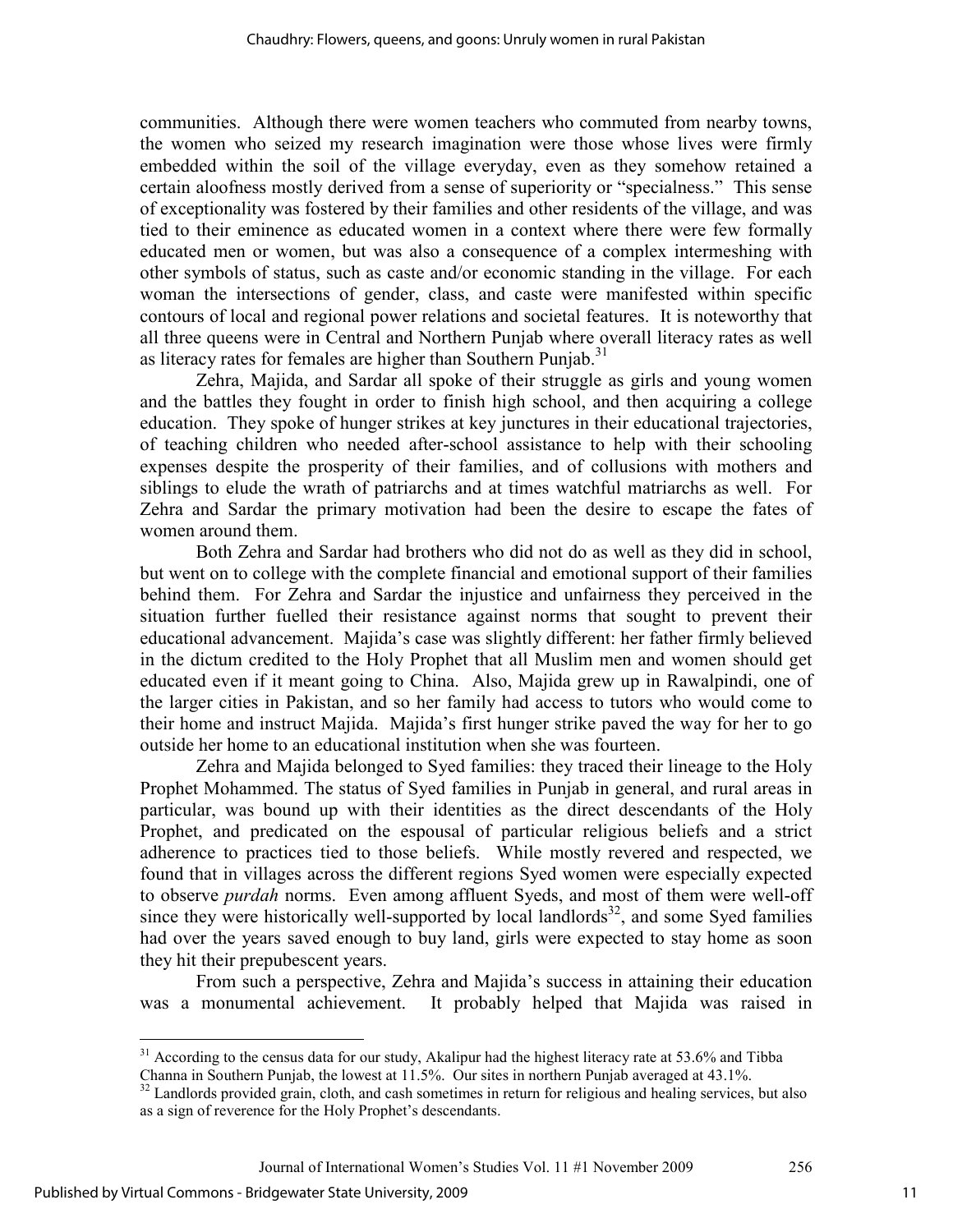Rawalpindi, and Zehra in a Central Punjab village that was relatively developed and not far from a major city, Faisalabad. When Zehra was growing up in Akalipur, a few girls and young women from well-off families among other kinship groups, were even going off to Lahore, the provincial capital, to attend college. Zehra spoke of how the stories about these girls and women helped to strengthen her resolve much in the manner that her example helped to break the barriers for younger Syed girls in her area.

The motif of resistance in the life-stories of the three headmistresses persisted in their representations of their lives as educators. Zehra Khatoon started to teach when she was single. There was again significant resistance from family members, in particular her father, but by that time Akalipur had its own girls' school and community members had pressed her father to cave in, since they preferred that a "*Syedzaadi*," the daughter of a Syed, teach their children. After her marriage Zehra continued to teach. She was somewhat bitter that her husband had never seriously pursued a vocation, since she brought in money. When asked if she would quit her job if her husband were a more reliable provider, she answered reflectively that she would probably not, since it had become her life, but she resented her husband not taking enough responsibility.

In Majida's case as well her being a Syed helped establish her career in the village; however, she seemed to enjoy more privileges than Zehra in part because of an effusive side to her personality, but also because her in-law's family was the only Syed family in the village. Additionally, Dhamyal was a more rooted and cohesive community than Akalipur. Whereas a large percent of the population in Akalipur had settled there in the post-1947 partition years, and the community structures appeared more fragmented and somewhat urbanized, people in Dhamyal retained more respect for feudal and religion-based hierarchies. The *Kammi Kameen* in Dhamyal, for instance, offered Majida their services, at times of their volition, and sometimes at the behest of the landlords, for free on a regular basis: they cleaned her house, and assisted in the cooking of meals. Zehra had to use her authority as the headmistress to get her students and their families to do her similar favors. While the theme of Zehra exploiting her student and their families dominated peoples' discussions of the schools in Akalipur, we found very little objection to Majida's modus operandi and generally high praise for her efforts as a teacher and headmistress.

The young Majida's initiative to set up the first government school in the village, a short while after her marriage and move there, had received popular support. A few landlords did oppose the move and tried to block the opening of the school, but Majida used her father's city connections to lobby against that opposition and succeeded in her ambition. Eventually, after twenty-five years of running the school, she retired and with money her husband earned through his religious healing practice in the Middle East she started her own school for boys and girls. She had a few scholarships specifically for the education of *Kammi Kameen* girls, and again a few landlords in the village did not approve. Once more, Majida's status as a Syed, and her savvy negotiation style which, in her words, combined a bit of flattery with defiance, helped her to continue in her own way. As a Syed, her family received their yearly provision of staple grains from local landed families, and even the landlords who disagreed with her philosophy of promoting education for the poor and the lower castes continued to send in their share.

 Sardar Begum, like Zehra, began teaching when she was unmarried and living with her parents. As the daughter of an influential landlord, however, she set up a school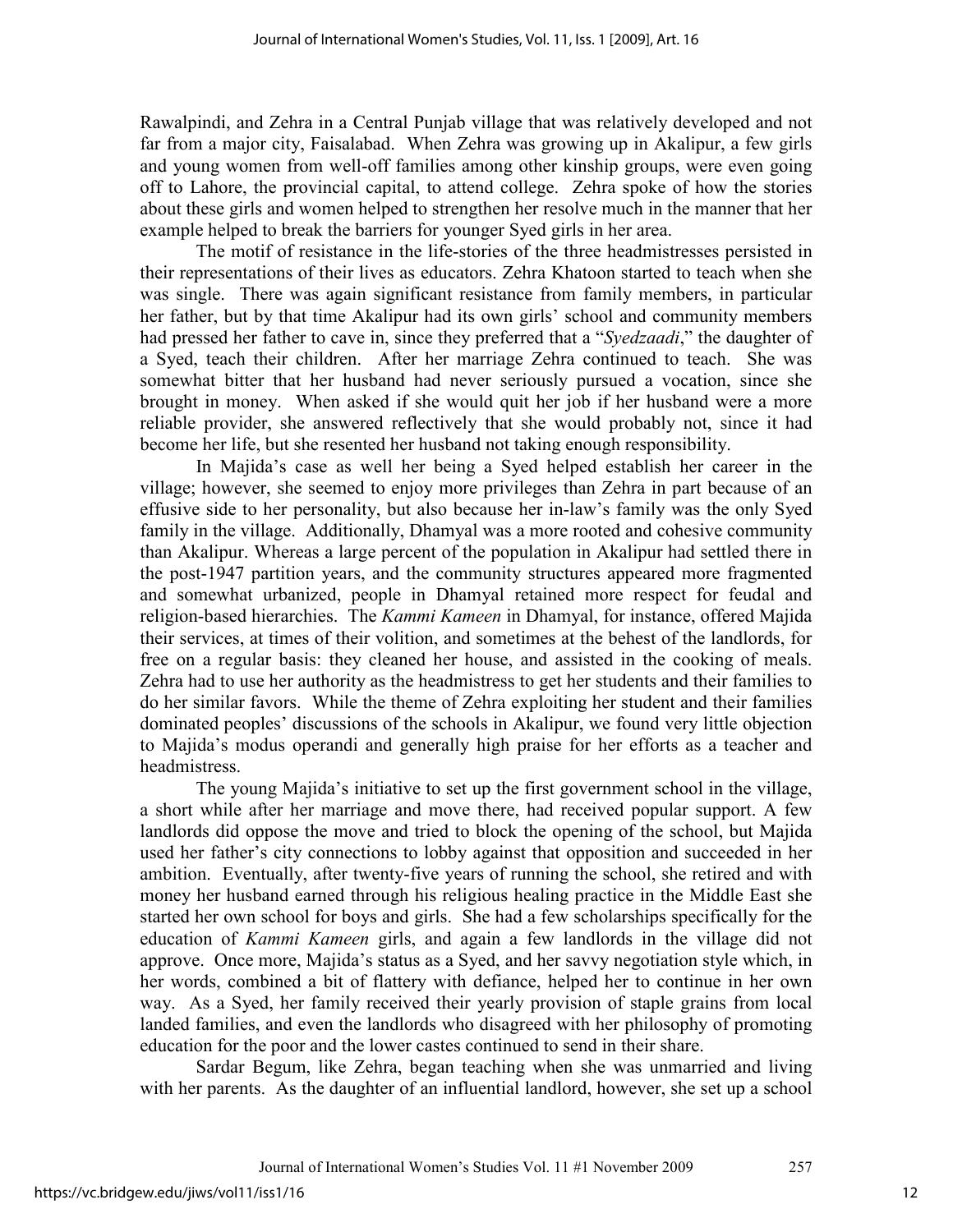in the courtyard of her house. After she got married, her husband was supportive of her desire to continue teaching, but her husband's father saw this as a violation of his family's code of honor. When there was a vacancy in the local government school, Sardar applied for the position and got it. From then on a power struggle between Sardar and her father-in-law was set into motion that had lasted the fifteen years since she started teaching. Initially, as "head of household" he attempted to persuade his son to stop his wife from working in the school, but Sardar's husband refused to co-operate. Giving up direct intervention as the reigning patriarch, Sardar's father-in-law, an influential landlord himself, with linkages to many public officers in the city, had then over the years embarked on a series of initiatives to either close down the girls' school in the village or get Sardar transferred. (The rationale for the latter was that if Sardar got a job away from the village she would have to resign.) Sardar with the help of connections she had through her father and brothers managed to block each attempt to sabotage her teaching career. She told us laughingly that the entire Punjab Education Department had become her ally. Her father-in-law's interference had actually served to consolidate her status.

 The three teachers therefore displayed a remarkable perseverance; they attained their goals and maintained their lifestyles, despite various degrees of opposition, and even outright conflict, in their lives. They also seemed to be committed to the education of their students: Sardar, like Majida, encouraged *Kammi Kameen* girls to continue their education, raising funds through community-based initiatives for their books and uniform. Zehra Begum's commitment to her students appeared to extend beyond their schooling to their general well-being even as adults: her act of bringing together her relatively poorer students for our focus group was primarily a well-intentioned act. Also, the very presence of these women in their contexts shaped other peoples' conceptions of women's education and place. Our survey showed that villages with functional government school for girls, especially when the teachers were active members of their communities, yielded more positive perspectives on girls' formal education, even if there were gripes against those teachers or disapproval of gendered transgressions (Chaudhry, 2009). The women's determined pursuit of their ambitions had definite reverberations that went beyond their individual lives. Their resistance to gendered norms pertaining to formal education and women's employment could not be dismissed as inconsequential or "peripheral" to the communities they inhabited (Nagar, 2000, p. 583).

 Yet, despite the multi-layered impact of the three women's interruptions and reinscriptions of gendered codes, their performance as women striving for and achieving status in their communities in ways that had been deemed as exceptional or deviant for women has to be situated within the hierarchies framing their lives. Their perceived difference from other women cannot be merely interpreted as individual triumphs, since this difference very visibly intersected with other relations of domination and subjugation in their particular communities as well as larger rural Punjab in general. The performance of "specialness" was predicated not just upon their affiliation with affluent, relatively well-educated families with strong kinship-based networks or highly respected caste backgrounds, but on actively utilizing classist and religious discourses and norms to perpetuate unequal power relations.

This was more obvious in the case of the two Syed teachers, Zehra and Majida, who used their status as teachers to extract favors from their students and their families,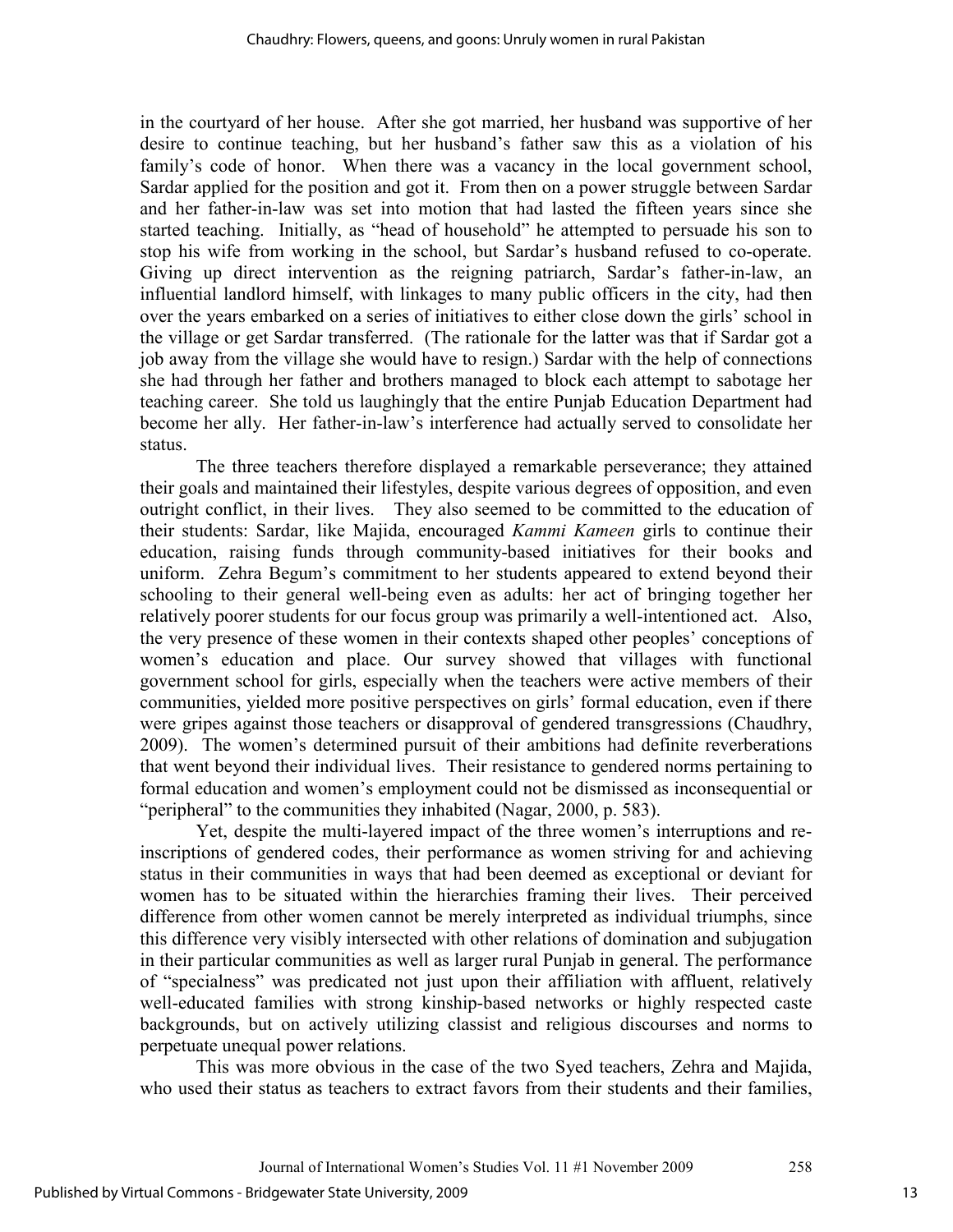and to disseminate a punitive gendered brand of Islam among their students with their fixation on the correct placement of *dopattas*. Majida, especially, shocked members of the research team with her enthusiastic endorsement of the murder of the young woman from the landlord family who was supposed to be having an affair with a man from a *Kammi Kameen* family (see previous sub-section). There were also glaring contradictions between the egalitarian and philanthropic views espoused by Sardar and Zehra, and their actual behavior towards their students and families. We did not see Sardar administer corporal punishment, but she did not allow women from *Kammi Kameen* backgrounds to sit on the chairs next to us. The *Kammi Kameen* families in Sardar's village Raheema spoke of her discriminatory treatment towards their children in a vein similar to the Christian families in Zehra's village, Akalipur, who pulled their daughters out of the government school because the headmistress segregated them from Muslim children.

The queens, hence, asserted their power over the children in their jurisdiction in a manner that was reminiscent of the way in which the Pakistani state and other multileveled patriarchies structuring life in Pakistan, especially since the 1980s, have attempted to monitor and control the bodies of women and others seen as minorities, especially Christians, through the usage of discourses attributed to Islam or traceable to feudal constructs of honor and respect (see Khattak, 1994; Rouse, 1998). While their resistance cannot be summarily dismissed, it has to be read in conjunction with the contradictions engendered by their social positioning and their complicity with relations of domination and subjugation in their locales and the larger context of postcolonial rural Punjab.

# *Goons*

"So how is this survey going to help us? Is this just *likhat purhat<sup>33</sup>* or can we expect some results?" The old woman who called herself Mai Dahay proceeded to answer her own question. "Of course there will be no results. I am not foolish, but you must be foolish if you think our kind can be helped with surveys. As long as there are the landlords, the poor will not have enough to eat. Even during the floods, they swallow up all the aid."

Mai Dahay's son and son-in-law sitting across us on a cot uttered grunts of agreement. Nadia and I were sitting on a cot next to Mai. We had just finished household and community level questionnaires with this *Kammi Kameen* family who lived on the periphery of the most peripheral *basti* in Tibba Channa. Mai Dahay earned her living primarily as a birth attendant, while her son and sons-in-law transported bricks from kilns to construction sites on donkey carts. The younger women in the household had small children, so they only worked outside the home during the harvests, but they tended the animals the family owned or raised for other people. Mai Dahay seemed to rule the household with an iron hand: everyone's earnings were handed over to her. She completely dominated the conversation with us; others only interjected occasionally.

As we took our leave, Mai and her son-in-law told us about the unfortunate television license inspector who had visited them just a few weeks before our field-work (the Dahay family owned a small battery-run television, a present from a landlord in a

 $\overline{a}$ <sup>33</sup> Literally meaning "writing reading," the phrase is meant to convey a dismissal of the value and impact of paperwork.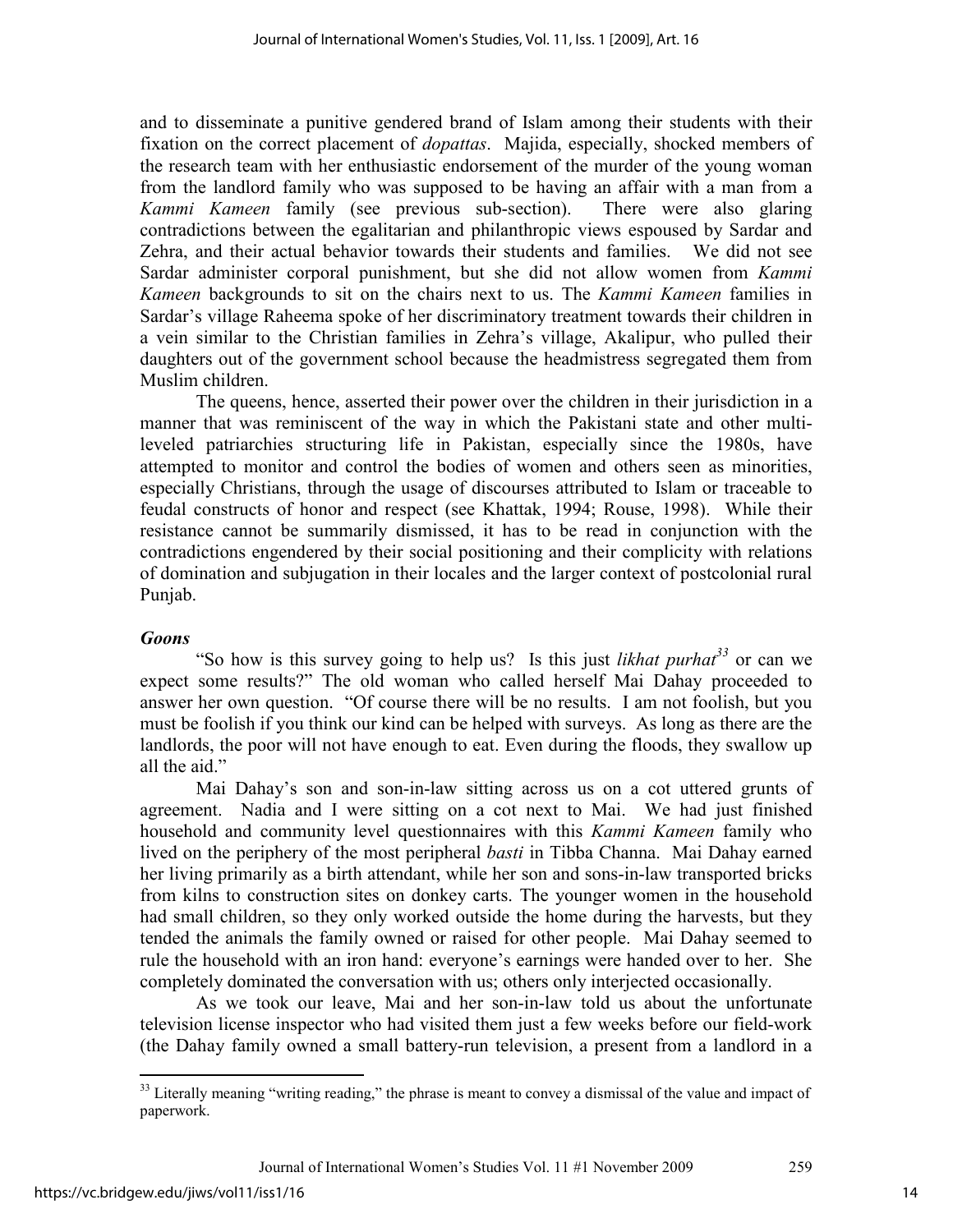nearby village whose son Mai delivered). Mai had set her dogs on him. We were told that we were spared because we seemed harmless and likeable, even though the exercise we were putting people through, that is, our research project, was ultimately futile.

Later as we conducted interviews in other households in the *Kammi Kameen*  neighborhood, Nadia and I found out that people in her neighborhood regarded Mai Dahay with a mixture of awe and trepidation. She had a reputation for effortlessly delivering babies and miraculously saving mothers' lives. She was also admired for the way she ran her family; even though she controlled the household finances, and her son continued to be the apple of her eye, she ensured that the younger women, including her daughter-in-law, had decision-making power in the family. The unease she evoked in her neighbors was born out of her too blunt, even abrasive manner, her acute sense of territoriality (any chickens who wandered into her courtyard became the family's dinner), and her easy, even friendly terms with the local powers-that-be, the landlord Channa families in the central *basti* in Tibba Channa. Some of the younger men in the neighborhood, especially, referred to her as merely "the landlords' dog." These vocal young people, critical of feudal authority, had been prevented by the Jams from voting in the local body elections held a short while before our fieldwork.

Even during the interview with us, Mai Dahay and her family had said mostly positive things about their landlord benefactors. The Dahay family also clearly stated that they had supported the Jams during the elections. Only towards the very end, after I had put my pen away, did Mai bring up the issue of the outcome of our study and her observation about landlord power.

Through accounts we gathered from the Dahay family as well as their neighbors, the Dahay household had created a space for themselves in Tibba Channa by forging a server provider relationship with the rich Jams. When they moved to the village after floods destroyed their native home several years ago, it was initially quite difficult as the household explored various livelihood opportunities. Although at that time their father was alive, the children gave credit to their mother for keeping them together. Over the years, in addition to delivering babies and bricks from the kiln, the Dahay family, mostly Mai, had started to deliver messages from the Jams to other residents in the *Kammi Kameen* lane: the "landlords's dog" was known to threaten dissidents with her dogs. Still, even her greatest critics grudgingly admitted that Mai offered her services at births in their neighborhood free of charge.

Our fieldwork afforded only one other opportunity to get a multi-perspectivist look at another woman who appeared to be terrorizing people around her. Tahira Jatti<sup>34</sup>in Akalipur, District Faisalabad, was a self-proclaimed *gunda* (goon), who had occupied a piece of public land on the periphery of the village to raise her animals, store her grain, and house any offspring who was out of favor. The village had won the court case against Tahira, but she somehow continued to come up with stay orders against her evacuation. Other women in the village, mostly poor women from lower caste and Christian families whose dwellings bordered the land Tahira had illegally occupied, called her a *badmaash*<sup>35</sup>, who used her police connections to harass them and even extract money. Tahira's youngest daughter Yasmin had joined the police academy as a

 $\overline{a}$ 

<sup>&</sup>lt;sup>34</sup> Jat is a Punjabi kinship group or caste. Jatti represents a feminization of the caste name. Tahira used Jatti as a last name for herself.

<sup>&</sup>lt;sup>35</sup> In this context the word means "miscreant."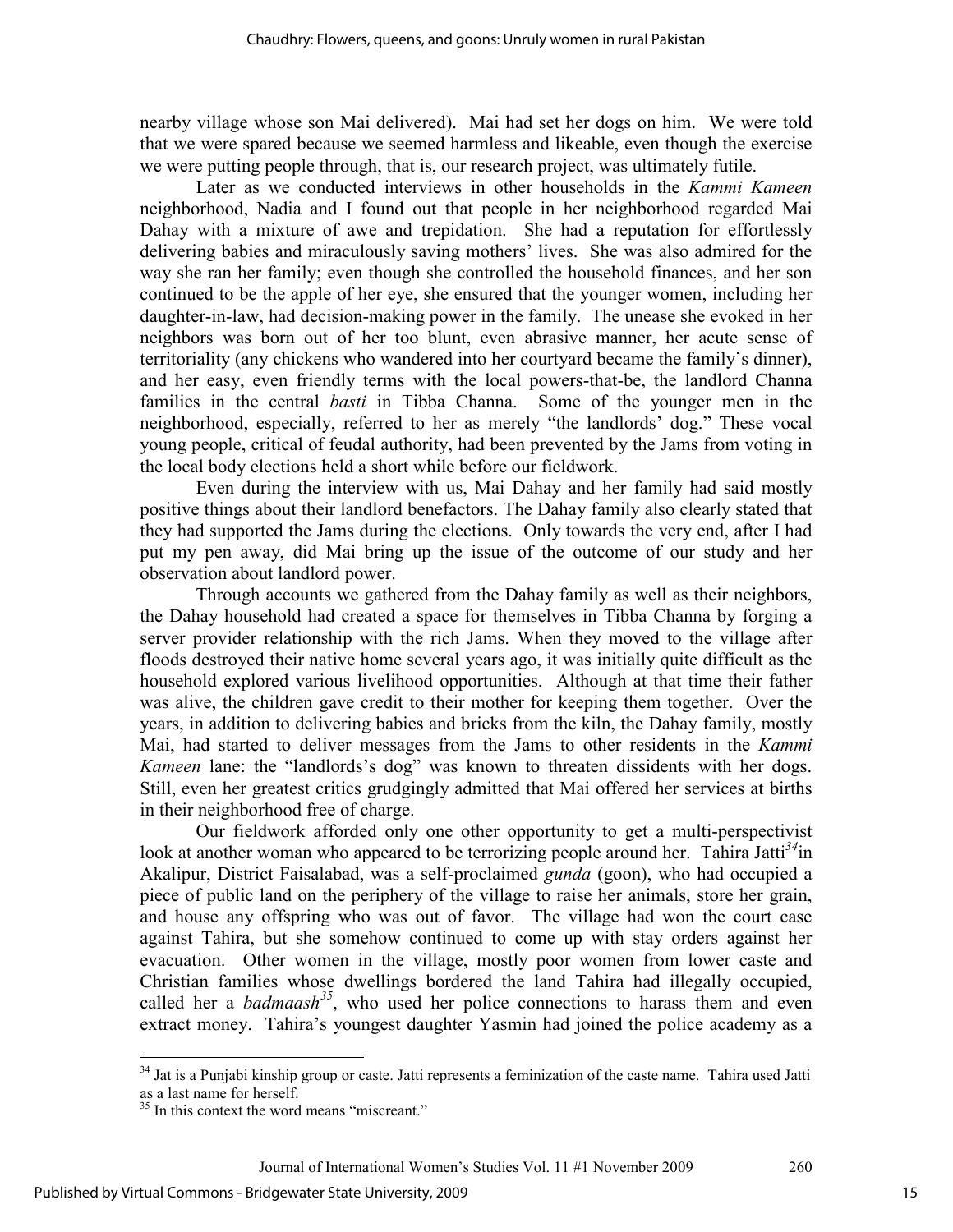trainee a few months before our visit, and this had further alarmed Tahira's persecuted neighbors.

Nadia and I were in the midst of interviewing Kausar, a rather despondent woman in her thirties or so, who was Jat by caste, on what we later found out was the infamous plot of land, when a tall woman of undeterminable age with a rather regal bearing entered through the makeshift gate ushering four goats in front of her. The newcomer smiled at us and announced, "I am Tahira Jatti." She extended a hand to each of us, so we shook hands and introduced ourselves, quite enthralled by the warmth exuding from the woman.

Tahira joined the conversation. She sat on the cot next to us, while her daughter Kauser continued to sit on the ground. While earlier we had been mostly talking about village dynamics and institutions in our bid to get a "Jat perspective," Tahira also filled us in on how her personal history and the history of her family fit into larger village happenings. She told us that her family had migrated during the 1947 partition. She had been married off to another Jat when she was quite young, because in those uncertain days after independence her brothers did not want to take the responsibility for her security. Her husband had died recently of meningitis. She told us that of all her children – she had three sons and five daughters – only the youngest, Yasmin, had finished school. Kausar and her children lived with Tahira because her husband was seriously sick and could not work.

When we asked her if she had any reservations about her daughter Yasmin working for the police, Tahira embarked on an impassioned monologue. She said that the people in the village did not approve of her daughter working in the police department and called it a "*gunda*" department, because there were a lot of unsavory characters, all men, working in that department. Her response to these people was that she herself was a man and a *gunda*, because everything depended on what you were internally in your thoughts, your *nayyat* (intentions), and how you regarded yourself. "Look at you girls," pointing to Nadia and I, "you go around interviewing people, but your *izzat* (respect) is in your eyes. If you had a lot of make-up or put *surma* (kohl) in your eyes, men would follow you around. But you do not seem to be that way."

Nadia and I spent most of that day with Tahira Jatti. She took us through the village to her "legal" home near the central square. Although we refused the mid-day meal, we graciously accepted the tea Kausar made for us. Tahira was the one who talked the most but over the afternoon neighborhood young men, two Syed and others from Jat backgrounds, who seemed to adore Tahira, dropped by and contributed to the discussion.

Throughout that afternoon lighthearted banter co-existed with serious analyses of village politics and events with nuggets such "men can never be good," "these boys play cricket all day, but it's not there fault there are no jobs for them," and, "we need to control the population" offered by Tahira generously sprinkled through it all. Tahira gave her succinct views on how so-called higher standards of living were responsible for the increase in poverty: employment opportunities had not kept pace with the perceived need for more money. "People now use *ghee*, ginger, tomatoes in simple everyday *handi*<sup>36</sup>. They want dozen clothes. There are fans. TVs, fridges." Their village had been completely electrified ten years ago, only a few *Kammi Kameen* and Christian households still lacked electricity. With the advent of the light burb, according to Tahira, had come the intimation of scarcity.

 $\overline{a}$ 

 $36$  Technically a baked clay pot used for cooking, but is also used to refer to a meal.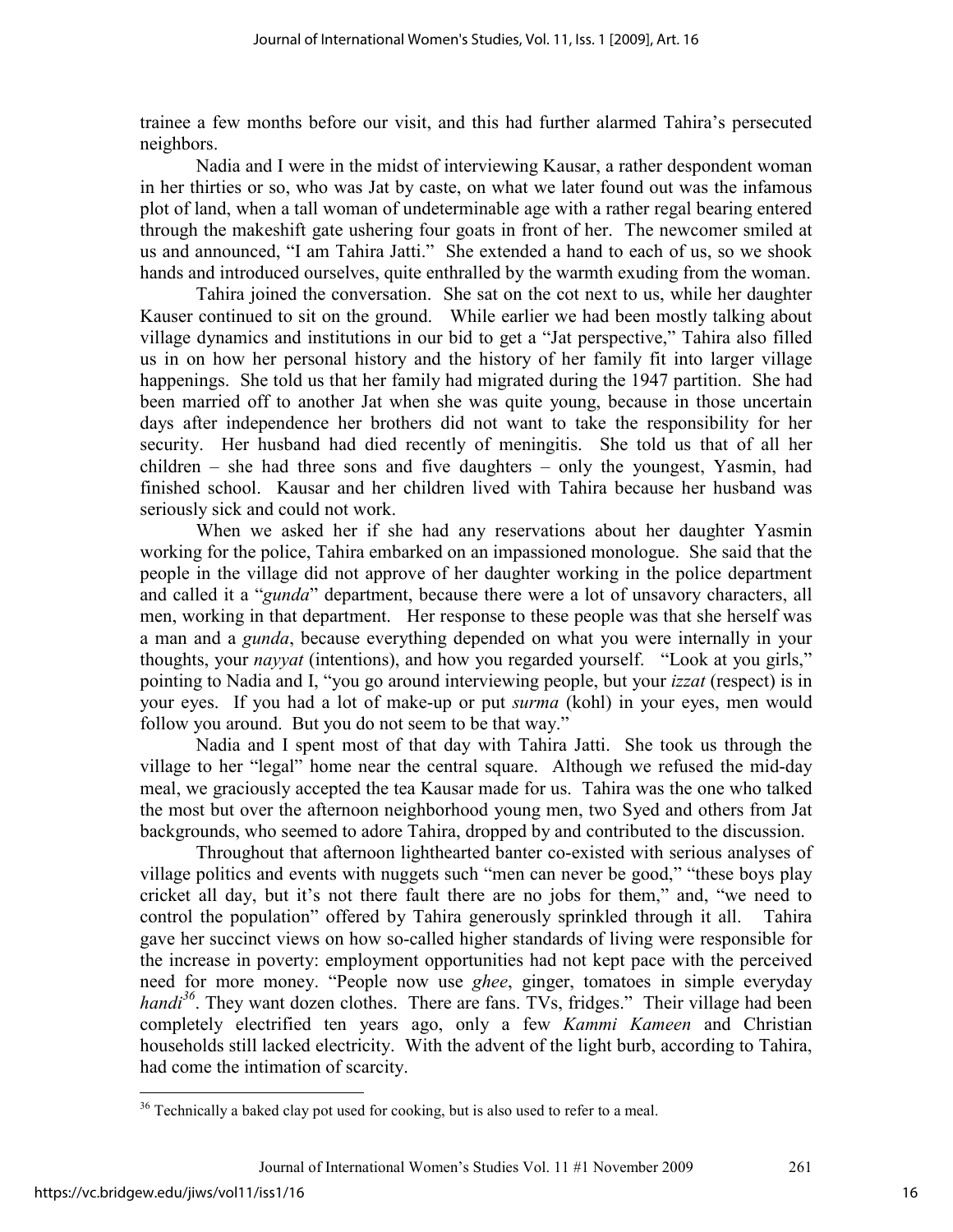Tahira and her young friends also talked gleefully about their coup d'état during the recent local bodies elections. Shaukat *lumberdar*, <sup>37</sup>one of the village level revenue officials, had contested the elections, and because of Tahira's interventions he had lost the election to his young opponent from a Syed family. Shaukat, also a Jat, had offended Tahira when he had sided with the in-laws of one of her daughters: the in-laws had sent the police after Tahira's daughter. The Syeds had helped Tahira in her campaign against Shaukat, which resulted in a splitting of Jat votes.

We had to terminate the gaiety quite reluctantly when a relatively older Syed man showed up and tried to flirt with us in English. Averting our eyes in the proper modest manner, while Tahira watched approvingly, we took our leave, promising to keep in touch. Tahira, despite her claim to manhood, evidenced a strong belief in the modesty of womanhood.

Tahira continued to be very friendly and available to our research team throughout our time in Akalipur, even as we continued to hear how she terrorized mostly the weak in the village, although she had also caused some disturbance in more powerful quarters. The staff at the Basic Health Unit in the village, for example, swore that they would never let her come into their premises. We therefore remained wary of her offer of "protection." Nadia and another research assistant did go back to her home for a followup interview. Her daughter Yasmin was present during that interview. In addition to hearing about Tahira's plans for Yasmin's future in the local *thana* (police building) the research team got to know about Tahira and Yasmin's experiences with the local policemen, the private and government medical providers, and the local schools. Among other riveting stories, Tahira narrated how she took on the quack, the *lumberdar*'s brother who ran a private dispensary, for selling expired drugs, and the headmistress in the government girls' school for making students, including Yasmin, clean her house.

Tahira Jatti's performance as "goon," then, appeared to encompass a broader range of issues and contexts than Mai Dahay's services for the Jam and protection of her family's interests, although both women were strikingly similar in their expansive presence, sense of humor, and keen intelligence. They both thoroughly enjoyed sharing their views and critiques with us, and were among the most critically analytical thinkers among the research participants we encountered, regardless of their gender, during our fieldwork. While both women enacted a type of intimidation and undertook practices as troublemakers that are generally linked to masculine subject positions, Mai Dahay targeted chiefly the poor, and, despite her subtle critiques, was overtly co-operative with the ruling segment of her village. This key difference in the two women's range of their performances as masculinized terrorizing selves can be mainly attributed to differences between the nature and contours of patriarchal authority and relations of ruling in rural Southern and Central Punjab.

 Tibba Channa's rigid feudal structure and the almost absolute power the Jams exercised over the bodies of the poor and the landless in the village allowed little possibility for the challenging of relations of domination and subjugation. Mai Dahay's deviance from gender norms, and her attempt at negotiating power relations, thus

-

17

 $37$  A variation of the title "numberdar" which literally means one who keeps numbers. This post is a residue of the colonial past. Numberdars are basically liaisons between the village and administrative officials . They keep records in the village and assist in tax collection. Larger villages have more than one numberdars.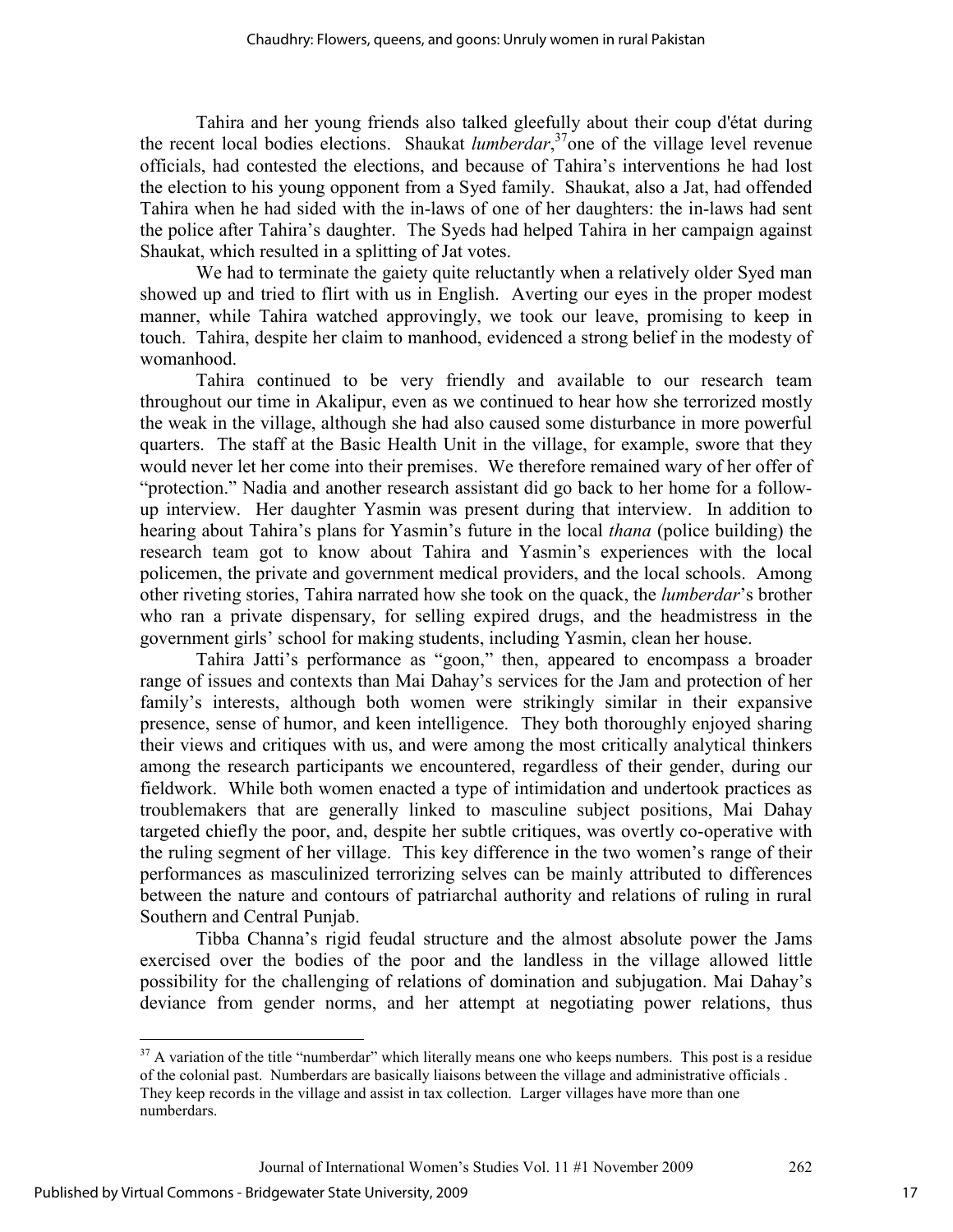remained restricted to taking on a role associated with men only in contexts where she had the support of the feudal powers. On the other hand, the more fragmented community basis and loose nature of authority structures in Akalipur provided Tahira Jatti more rein for her coercion and subversion. The very fact that her village itself was electrified and had paved streets, and was connected to district headquarters and other key towns in the region through easily accessible roads and transportation allowed for a broader scope of her activities. Tahira Jatti's espousal of norms for proper maidenly conduct did at first appear at odds with the relatively "modern" context of her life as well as her deviance from gender norms. However, both her stance towards the playing down of women's sexuality and her sense of entitlement towards her self-chosen role as corrupt transgressor and trespasser were curiously reflective of discourses associated with the relations of ruling in the postcolonial nation-state (Khattak, 1994), relations that remain characterized by the domination of Central Punjab (Rouse, 1998). The taking on and taking up of power for Tahira Jatti involved controlling land, money, and women's bodies, even as she championed the cause of greater mobility and livelihood opportunities for women.

### **Concluding Remarks**

This essay centers on girls and women who defy gender norms and are perceived as deviant, difficult, or different by their communities in rural Punjab, even as it pluralizes and historicizes these performances of rebellious, unruly selves by attending to the locations of these girls and women within multi-layered relations of domination and subjugation. Motivated by critiques of imperialist research paradigms,  $38$  I eschew sweeping generalizations about women's defiance of norms, and situate my insights squarely within specific interactions and conversations generating the analysis, sharing with the reader particular threads and contours that help develop the argument put forth in this paper. Although eventually it is my voice, the voice of a "senior researcher" in the project that gets privileged, the intent is to represent research participants as coconstructors of knowledge, including knowledge of their own and other peoples' agency, and its manifestations in various temporal and spatial contexts. This knowledge, like mine, remains partial; incomplete, fragmented, and even contradictory, embedded within gendered discourses of proper conduct, appropriate "place", and respect, mediated by village level class and caste-based hierarchies, and configurations of identity and difference, which are in their turn shaped by more macro relations of power.

Even as the girls and women at the center of this paper remain the "outsiders within" (Rouse, 1998, p. 660) the postcolonial nation-state as well as their own communities, their efforts at actualizing their desires, whether for more freedom, economic independence, creative expression, or simply power, are circumscribed by their class, caste, religious, and regional geographic positioning. The contours and scope of their agency, including its limitations, its contradictions, and its absence in certain

<u>.</u>

<sup>&</sup>lt;sup>38</sup> The ongoing feminist project of destabilizing imperialist epistemological and methodological approaches involves reframing knowledge-production exercises at different levels, from the conceptualizing of the research project to its writing-up and finally its dissemination and application (see, Lather, 1991). Broadly speaking, feminist researchers in different quarters have stressed the need for relational methodologies and representation strategies that make explicit this relational underpinning, plus the imperative to provide textured, in-depth, accounts of women's lives that highlight how women's experiences are shaped by multileveled power relations ranging from the local to the global.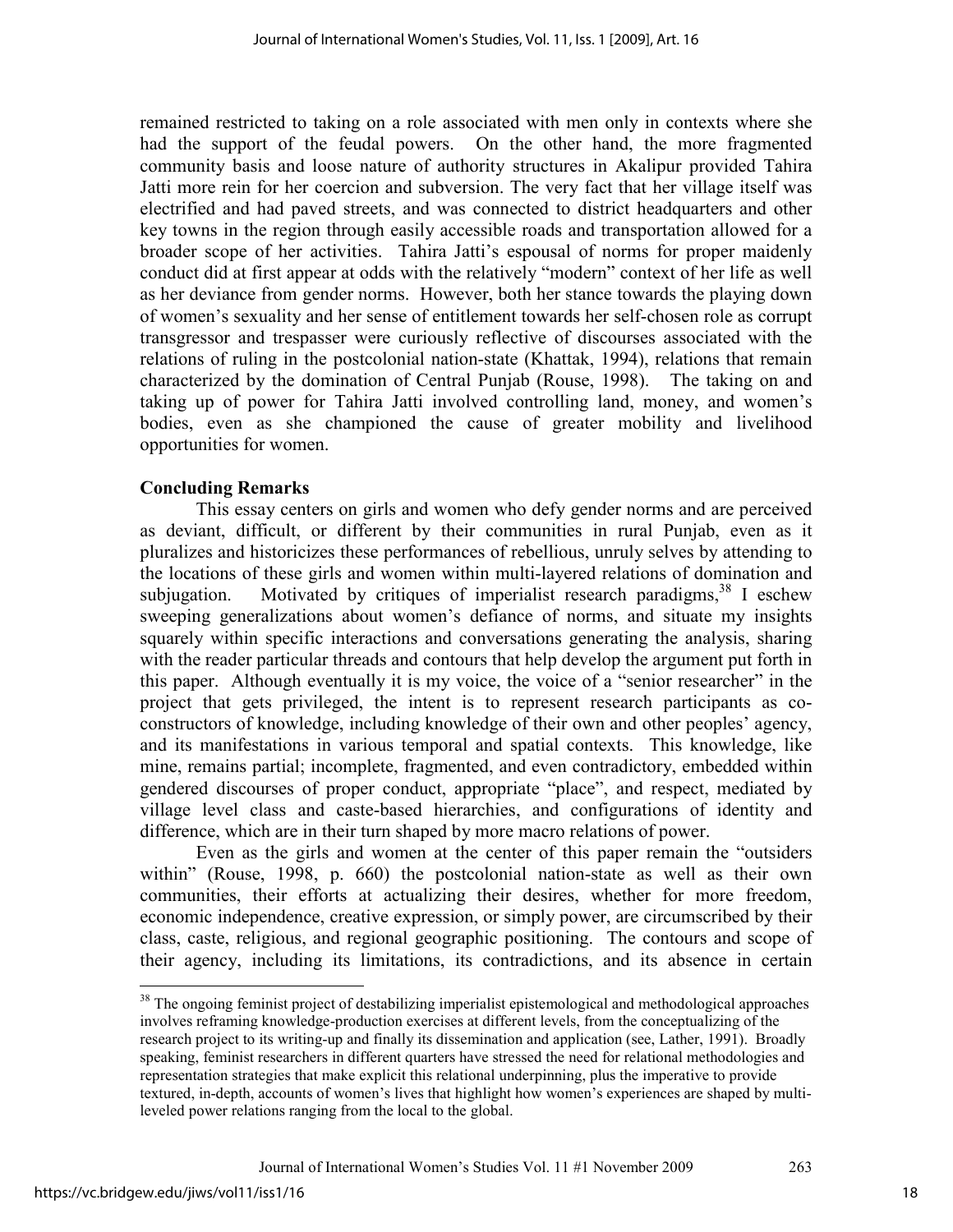contexts, are facilitated by material realities created by the particular power relations framing their everyday lives. These accounts and performances of resistance can be used as entry points to an understanding of the multiple forms of violence, structural<sup>39</sup> and direct, that framed the deviance as well as the norms upholding the status quo in various parts of postcolonial rural Punjab.

The two flowers, girls who wandered into out-of-bound spaces, and spoke of taboo topics, risked different kinds of consequences when they defied boundaries. Farzana's membership in the ruling kinship group afforded her some protection, although that security remained contingent on the presence of her father. The vivacious Saadia's *Kammi Kameen* background made her more vulnerable to direct physical threats. For the sensitive Farzana, her residence in a remote village in Southern Punjab made neglect a more likely outcome, represented, for instance, by moves on the part of household members to withdraw financial support for healthcare, as they did in the case of her tuberculosis stricken father. As unmarried women/girls from poorer families, their courage, competence, and creativity notwithstanding, they were representatives of the most vulnerable segment of the rural female population, both in terms of the risk of direct physical harm and the slower but also potentially fatal structural abandonment (Chaudhry, 2009).

The queens' rise to power denote years of struggle against gender norms that restrict women to domestic spaces. Yet their individual sagas of resistance and their initiatives to extend the educational horizons of their students, including those from *Kammi Kameen* families, remain qualified by their enmeshment within postcolonial webs of powers. Not only was their agency, including their rebellion, made possible through the class and caste positioning of their families in Northern and Central Punjab, but they themselves subscribed to hierarchical modes of thought, replicating religion, class, caste, and gender-based discriminatory practices, which could be classified as violence, within their classrooms and in their interactions with other villagers.

The two goons, definitely more reflexive about their stances than the three headmistresses, nevertheless acquired their status as powerful women in their contexts, through strategic alliances with the ruling classes, and the harassment of the least powerful strata in their regions. Their critical understanding of oppressive structures and their own place and relationship with respect to these led them to carve out niches for themselves within systems of inequality generated by those structures. By virtue of her positioning in Central Punjab, with its more dispersed multiple power bases, Tahira Jatti's performance of unwomanly conduct as an aggressive troublemaker exhibited a wider scope: she organized to challenge the ascendancy of a local influential and took over public property in addition to terrorizing women from *Kammi Kameen* and Christian households. However, for Tahira, and for Mai Dahay, who did display some solidarity with the lower classes and other women through her assistance towards women giving birth in her neighborhood, dominance was maintained by adhering to the corrupt and violent norms and practices of the masculinist, patriarchal cultures in which their lives were embedded.

Ultimately, the challenges to gendered norms enacted by my research participants did not fundamentally subvert the status quo or radically overhaul the heterosexual

-

<sup>&</sup>lt;sup>39</sup> Structural violence refers to the systemic "everyday forms of violence that become normalized and naturalized" (Chaudhry, 2004, p. 260).

Journal of International Women's Studies Vol. 11 #1 November 2009 264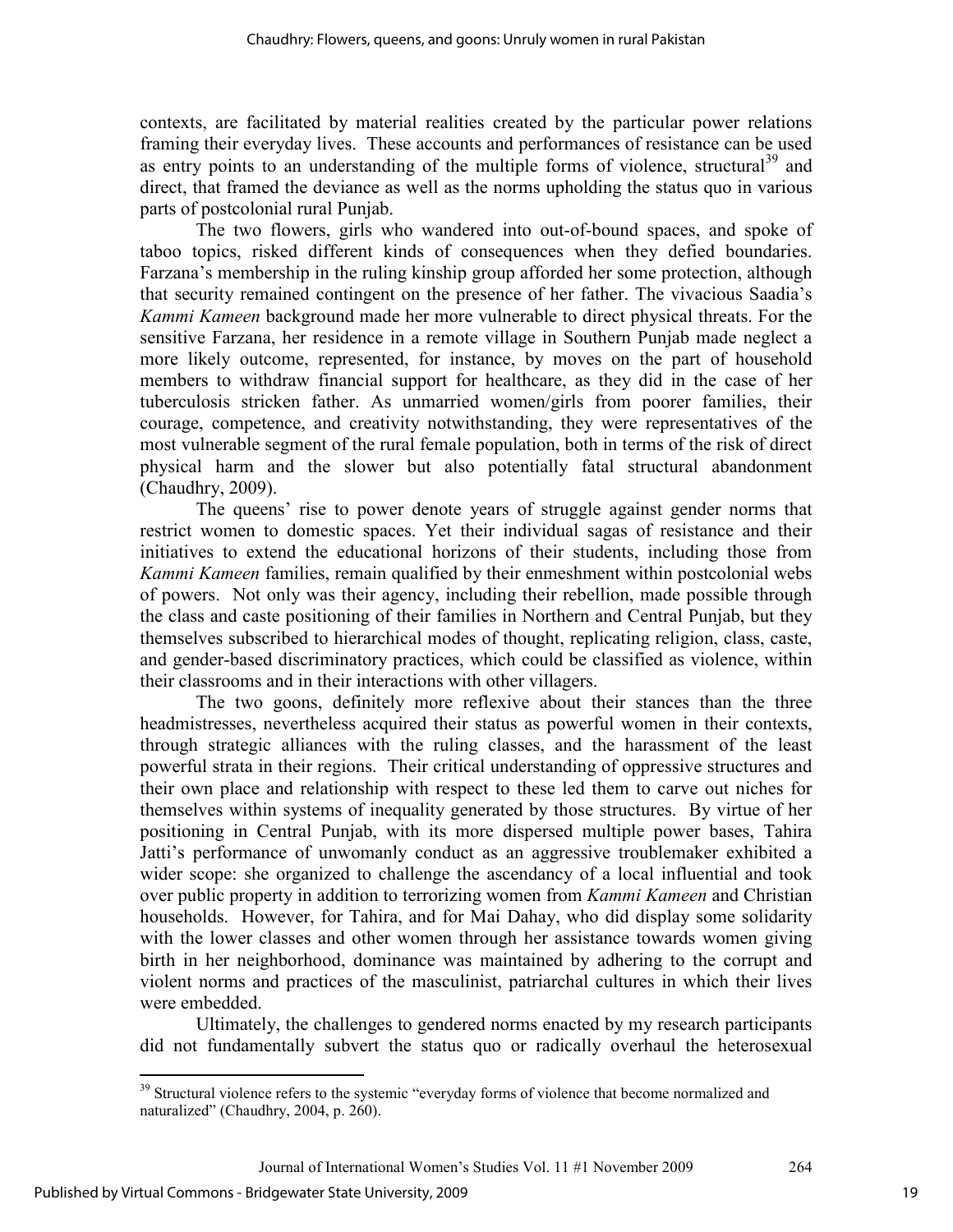contract in their contexts. Possibilities of justice and egalitarian change were overwhelmed by post colonial realities: the collusion of multi-leveled power relations, from the local to the national to the global, ensure that Third World women's bodies remain restricted to their proper place. The girls' success at generating spaces of relative freedom in the midst of intense gendered violence continued to be precarious, while the women's entanglement with hegemonic norms and discourses in their communities, including norms that justified harm to the weak and discourses attributed to Islam that sought to control female bodies, forestalled the potential of sustained, more widespread transformation of gender norms. The disruption or interruption of gender norms in these cases, then, were either overshadowed by the threat of violence, or co-opted by the imposition of others vector of identities, such as caste, class, or affiliation with repressive state apparatuses, such as the police, in Tahira Jatti's case, that further reinforced relations of domination and subjugation.

Still, keeping in mind Sarkar's (2004, p. 318) caution against "looking for feminism," the imposition of *our* norms on our research participants, I want to conclude this paper by reiterating the significance of attempting to understand rural Punjabi women's deviance, regardless of its perceived efficaciousness, within the specificity of their life circumstances, and their social and geographical locations. The focus on resistance and transgression helps to debunk myths of the passive rural Muslim woman: the strength and capacity for critical consciousness of the girls and women represented in this discussion remains unquestionable. In addition, the contextualization of that resistance within postcolonial relations of power, shows how the violence in and around their lives constrains women's agency, but also constitutes them as subjects who derive their agency as members of a particular caste, class, village, and region. What is, in fact, highlighted is the imperative for feminist scholarly and advocacy enterprises to work with notions of empowerment that interpellate women simultaneously as unique, thinking individuals, and experiencing members of particular stratified communities framed by larger national and global histories in order to challenge structural impediments to women's agency in particular contexts. In the global post 9/11 anti-Muslim scenarios, it is even more pressing that our theorizing be based on nuanced, detailed accounts that resist the "mundane othering of so-called terrorist parts of the world" (Chaudhry and Bertram, 2009, p. 309).

# **References:**

- Alavi, H. (1983) Elite farmer strategy and regional disparities in agricultural development In H. Gardezi & J. Rashid (Eds.), *Pakistan: The roots of dictatorship*, pp. 291-310. London: Zed Press.
- Ali, I. (1988) *The Punjab under imperialism, 1885-1947*. Princeton, NJ: Princeton University Press.
- Arif, G.M. & Ahmad, M. (2001) Poverty across the agro-ecological zones in rural Pakistan. In I. Hussain & E. Biltonen (Eds.) *Irrigation against rural poverty: An overview of issues and pro-poor intervention strategies in irrigated agriculture in Asia*, pp. 177-186. Colombo, Sri Lanka: International Water Management Institute.
- Besio, K. (2005) Telling stories to hear auto-ethnography: Researching women's lives in Northern Pakistan. *Gender, Place, and Culture, 12*(3), 317-331.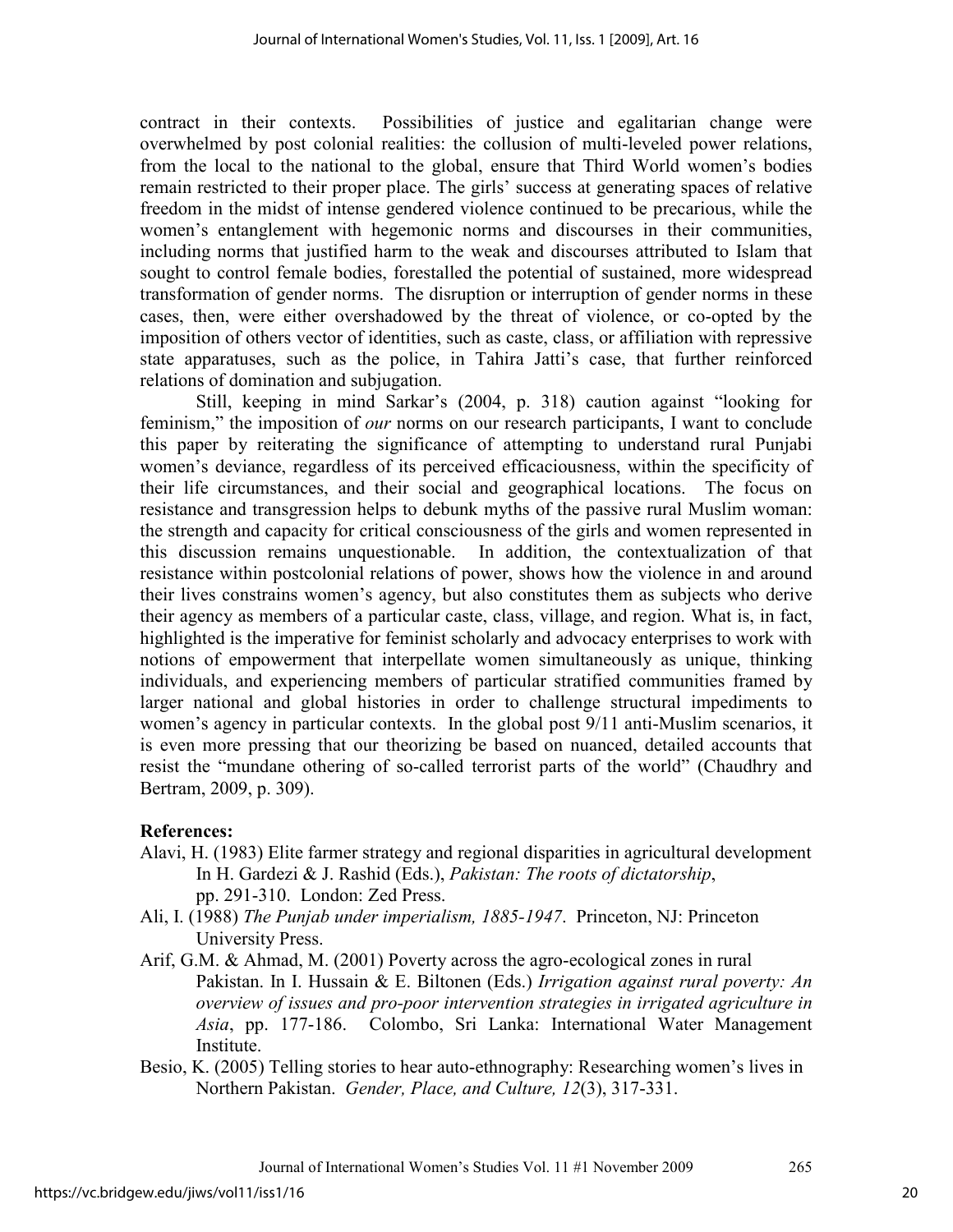- Chaudhry, L.N. (2009) Women and poverty: Salient findings from a gendered analysis of a quasi-anthropological study in rural Sindh and Punjab. In S. Ahmad, (Ed.), *Pakistani women: Multiple locations and competing narratives*. *Oxford in Pakistan readings in sociology and social anthropology series*, pp. 47-119. Oxford: Oxford University Press.
- Chaudhry, L.N. (2008a) Mapping women's agency: On violence, difference, and silence in a village in Southern Punjab, Pakistan. In R. Coomaraswamy & N. Rajasingham (Eds.), *Constellations of violence: Feminist intervention in South Asia,* pp. 149-180. Colombo and New Delhi: International Centre for Ethnic Studies and Women Unlimited.
- Chaudhry, L.N. (2008b) Forays into the mist: Violences, voices, vignettes. In A. Jackson & L. Mazzei (Eds.), *Voice in qualitative inquiry: Challenging conventional, interpretive, and critical conceptions in qualitative research,* pp. 137-164. London and New York: Routledge.
- Chaudhry, L.N. (2004) Reconstituting selves in the Karachi conflict: Mohajir women survivors and structural violence. *Cultural Dynamics, 16*(2/3), 259-290.
- Chaudhry, L.N. & Bertram, C. (2009) Narrating trauma and reconstruction in postconflict Karachi: Feminist liberation psychology and the contours of agency in the margins. *Feminism & Psychology*, *19*(3), 298-312.
- Jagger, G. (2008) *Judith Butler: Sexual politics, social change, and the power of the performative*. London and New York: Routledge.
- Joseph, S. (1993) Connectivity and patriarchy among urban working-class Arab families in Lebanon. *Ethos, 21*(4), 452, 484.
- Khan, S. (2006) *Zina, transnational feminism, and the moral regulation of Pakistani women*. Vancouver, Canada: University of British Columbia Press.
- Khattak, S. G. (1994) A reinterpretation of the state and statist discourse in Pakistan. In. S. Khan, R. Saigol & A.S. Zia (Eds.), *Locating the self: Perspectives on women and multiple identities*, pp. 22-40. Lahore, Pakistan: ASR Publications.
- Lather. P. (1991) *Getting smart: Feminist research and pedagogy with/in the postmodern*. New York: Routledge.
- Mahmood, S. (2005) Feminist theory, agency, and the liberatory subject. In F. Nouraie-Simone (Ed.), *On shifting ground: Muslim women in the global era*, pp.111-152. Feminist Press at the City University of New York: New York.
- Mumtaz, Z. (2009) Understanding gendered influences on women's reproductive health in Pakistan: Moving beyond the autonomy paradigm. *Social Science & Medicine*, *68*, 1349-1356.
- Nagar, R. (2000) I'd rather be rude than ruled: Gender, place, and communal politics among South Asian communities in Dar Es Salaam. *Women's Studies International Forum*, *23*(5), 571-585.
- Roseberry, J. R. (1987) *Imperial rule in Punjab: 1818-1881*. New Delhi: Manohar Publishers.
- Rouse, S. (1998) The outsider(s) within: Sovereignty and citizenship in Pakistan. In P. Jeffrey & A. Basu (Eds.), *Appropriating gender: Women's activism and politicized gender in South Asia*, pp. 660-685. New York: Routledge.
- Sangari, K. & Vaid, S. (1989) (Eds.) *Recasting women: Essays in colonial history*. New Delhi: Kali for Women.